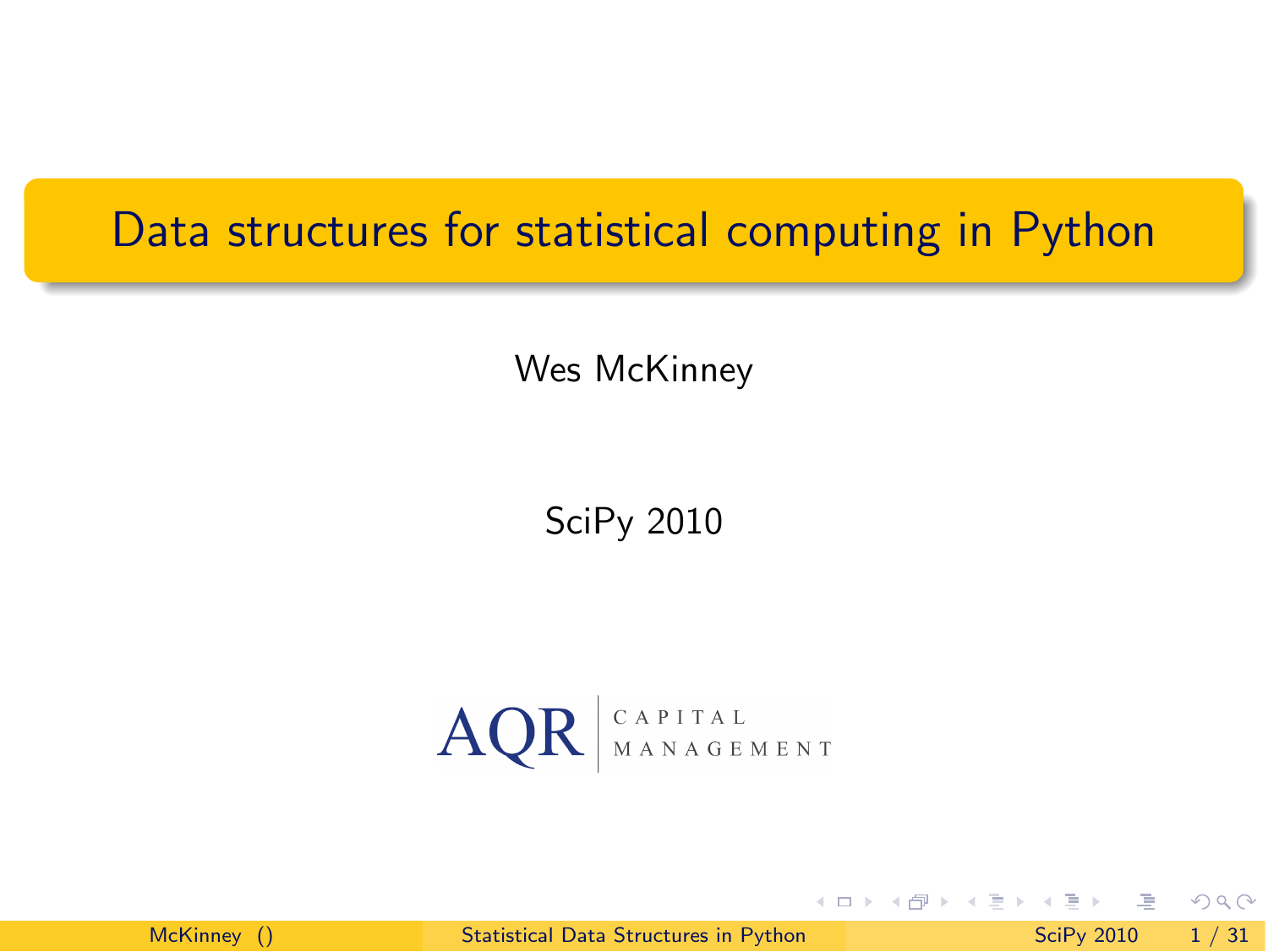- The usual suspects:  $R / S_{+}$ , MATLAB, Stata, SAS, etc.
- Python being used increasingly in statistical or related applications
	- scikits.statsmodels: linear models and other econometric estimators
	- PyMC: Bayesian MCMC estimation
	- scikits.learn: machine learning algorithms
	- Many interfaces to mostly non-Python libraries (pycluster, SHOGUN, Orange, etc.)
	- And others (look at the SciPy conference schedule!)
- How can we attract more statistical users to Python?

 $\equiv$   $\cap$  a  $\sim$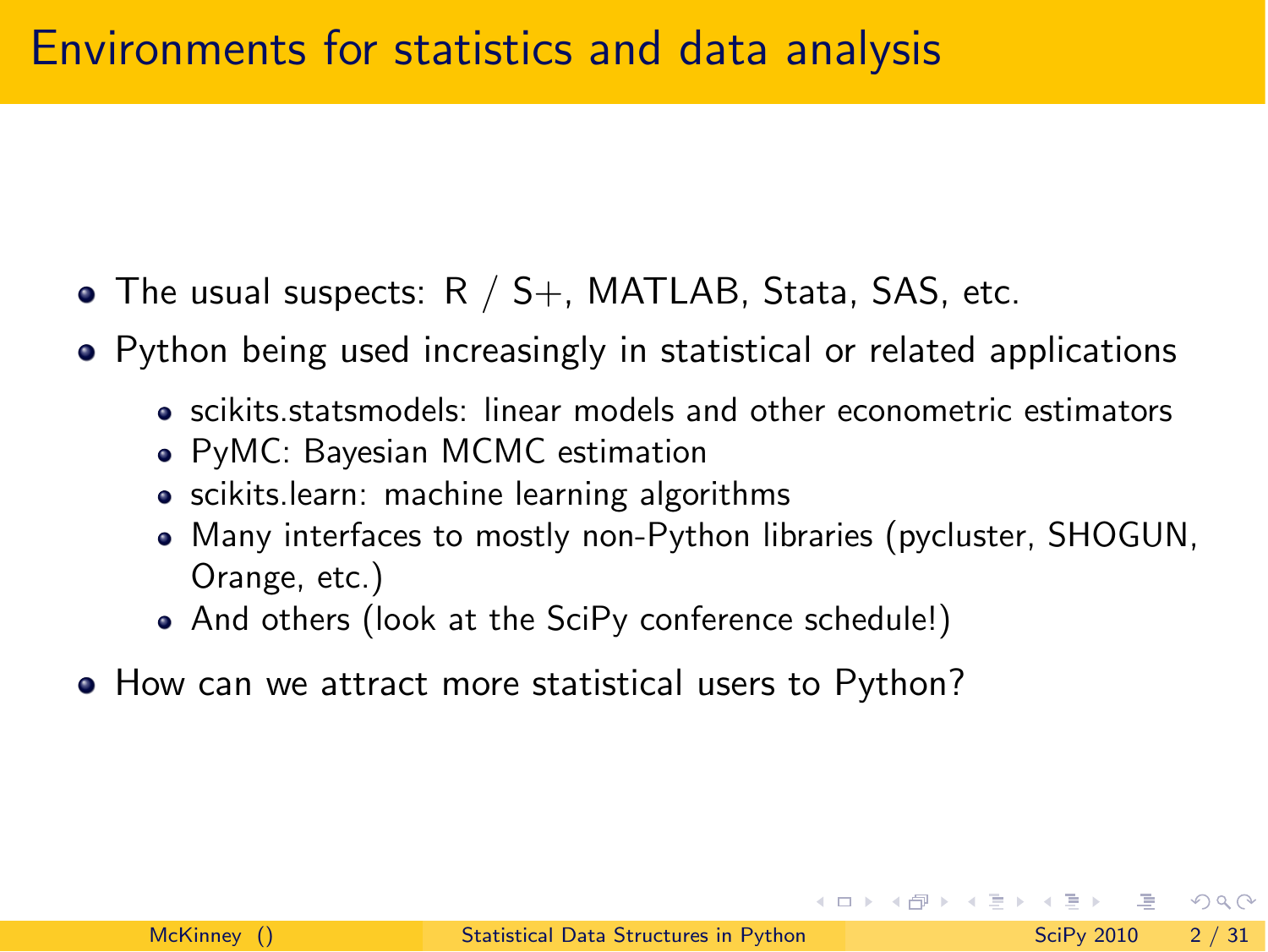- Standard suite of linear algebra, matrix operations (NumPy, SciPy)
- Availability of statistical models and functions
	- More than there used to be, but nothing compared to R / CRAN
	- **rpy2** is coming along, but it doesn't seem to be an "end-user" project
- Data visualization and graphics tools (matplotlib, ...)
- Interactive research environment (IPython)

 $\equiv$   $\cap$  a  $\sim$ 

⊀ 御 ⊁ .∢ 君 ⊁ .∢ 君 ⊁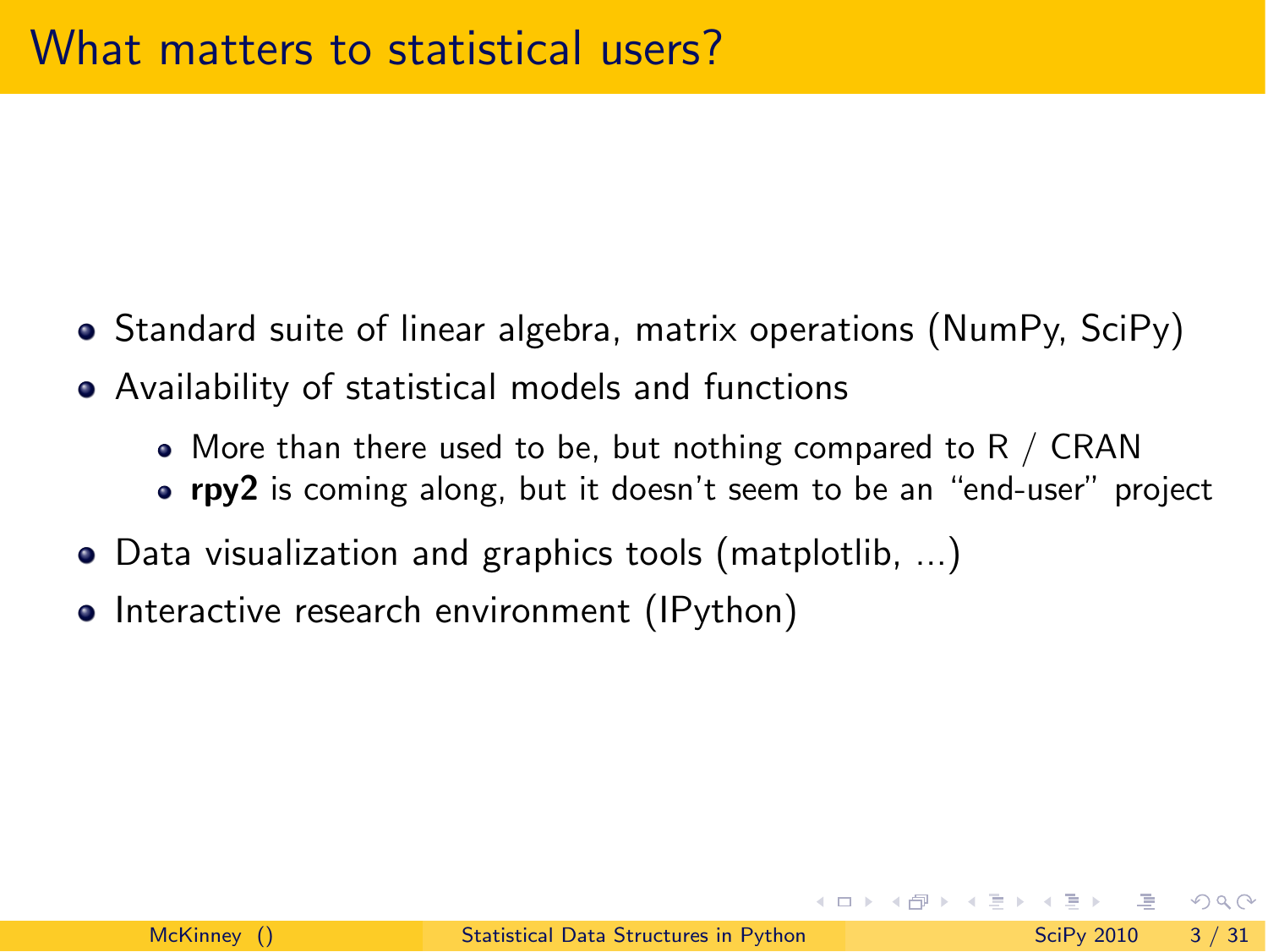- Easy installation and sources of community support
- Well-written and navigable documentation
- Robust input / output tools
- Flexible data structures and data manipulation tools

 $\equiv$   $\cap$   $\alpha$ 

 $\left\{ \left\vert \left\langle \left\langle \mathbf{q} \right\rangle \right\vert \right\} \right. \times \left\{ \left\vert \mathbf{q} \right\rangle \right\} \right.$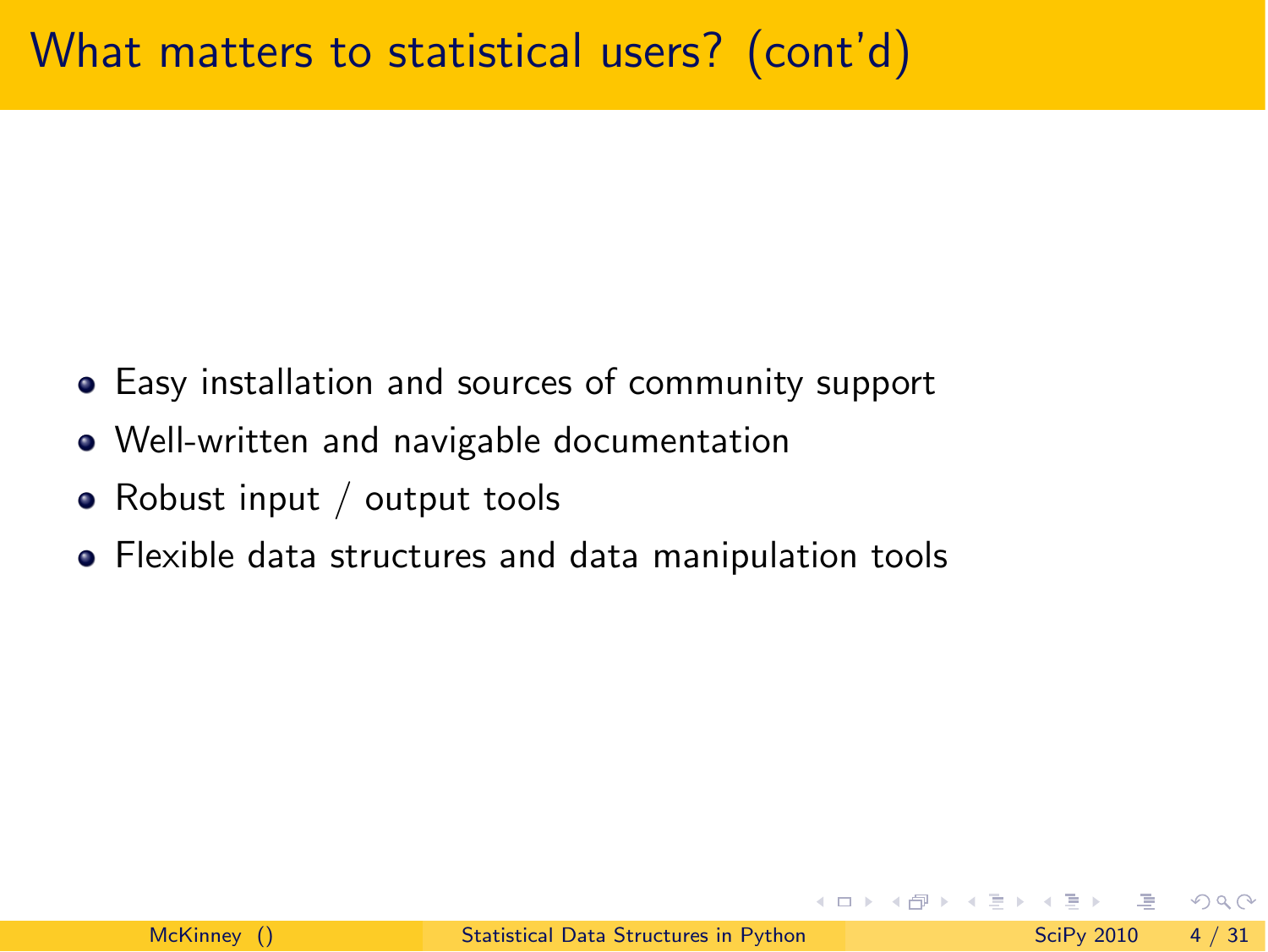- Easy installation and sources of community support
- Well-written and navigable documentation
- Robust input / output tools
- Flexible data structures and data manipulation tools

 $\equiv$   $\cap$   $\alpha$ 

 $A \oplus A \oplus A \oplus A$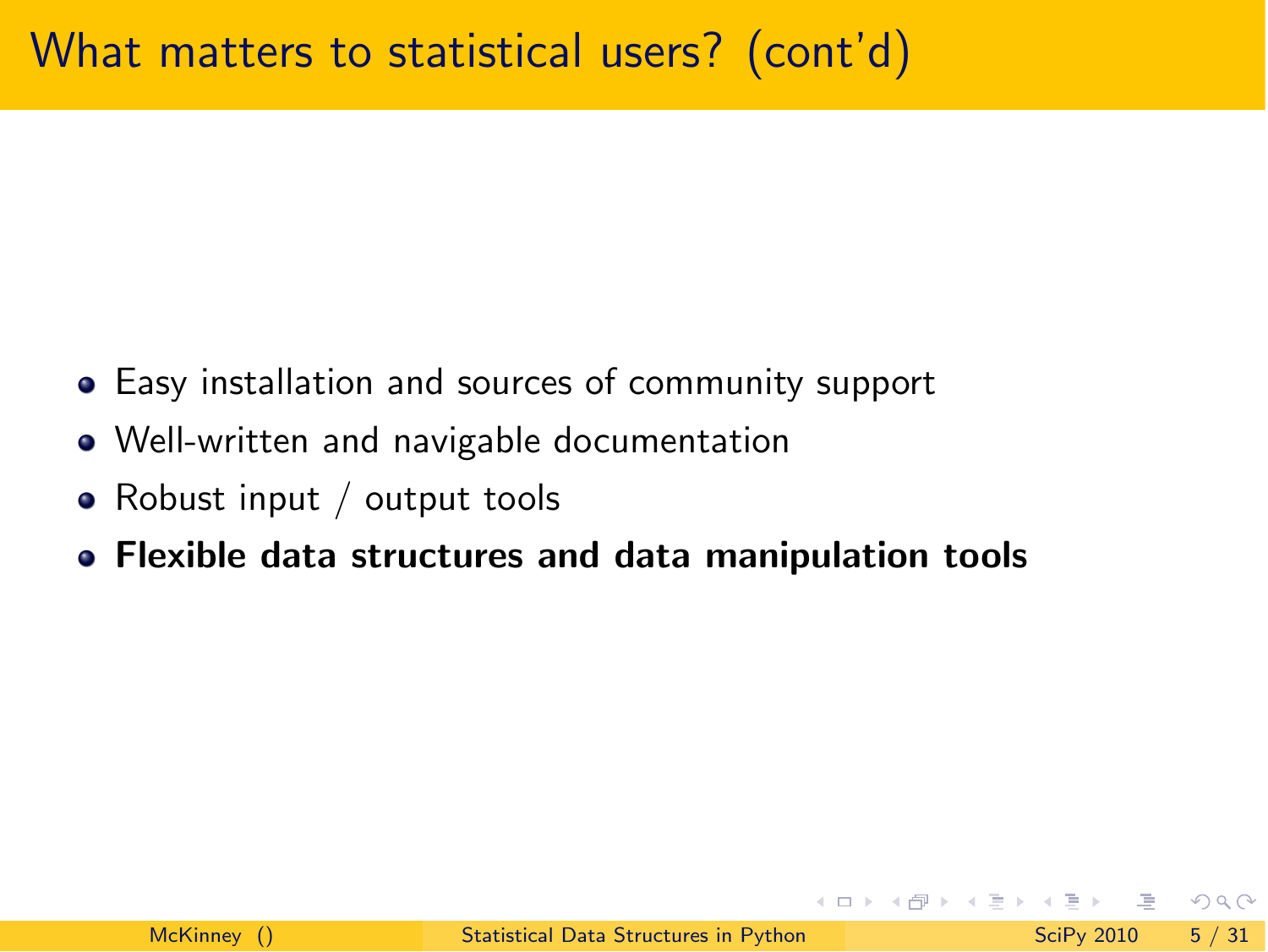Statistical data sets commonly arrive in tabular format, i.e. as a two-dimensional list of *observations* and names for the fields of each observation.

```
array([('GOOG', '2009-12-28', 622.87, 1697900.0),
       ('GOOG', '2009-12-29', 619.40, 1424800.0),('GOOG', '2009-12-30', 622.73, 1465600.0),
       ('GOOG', '2009-12-31', 619.98, 1219800.0),
       ('AAPL', '2009-12-28', 211.61, 23003100.0),
       ('AAPL', '2009-12-29', 209.10, 15868400.0),
       ('AAPL', '2009-12-30', 211.64, 14696800.0),
       ('AAPL', '2009-12-31', 210.73, 12571000.0)],
      dtype=[('item', '|S4'), ('date', '|S10'),
             ('price', '<f8'), ('volume', '<f8')])
```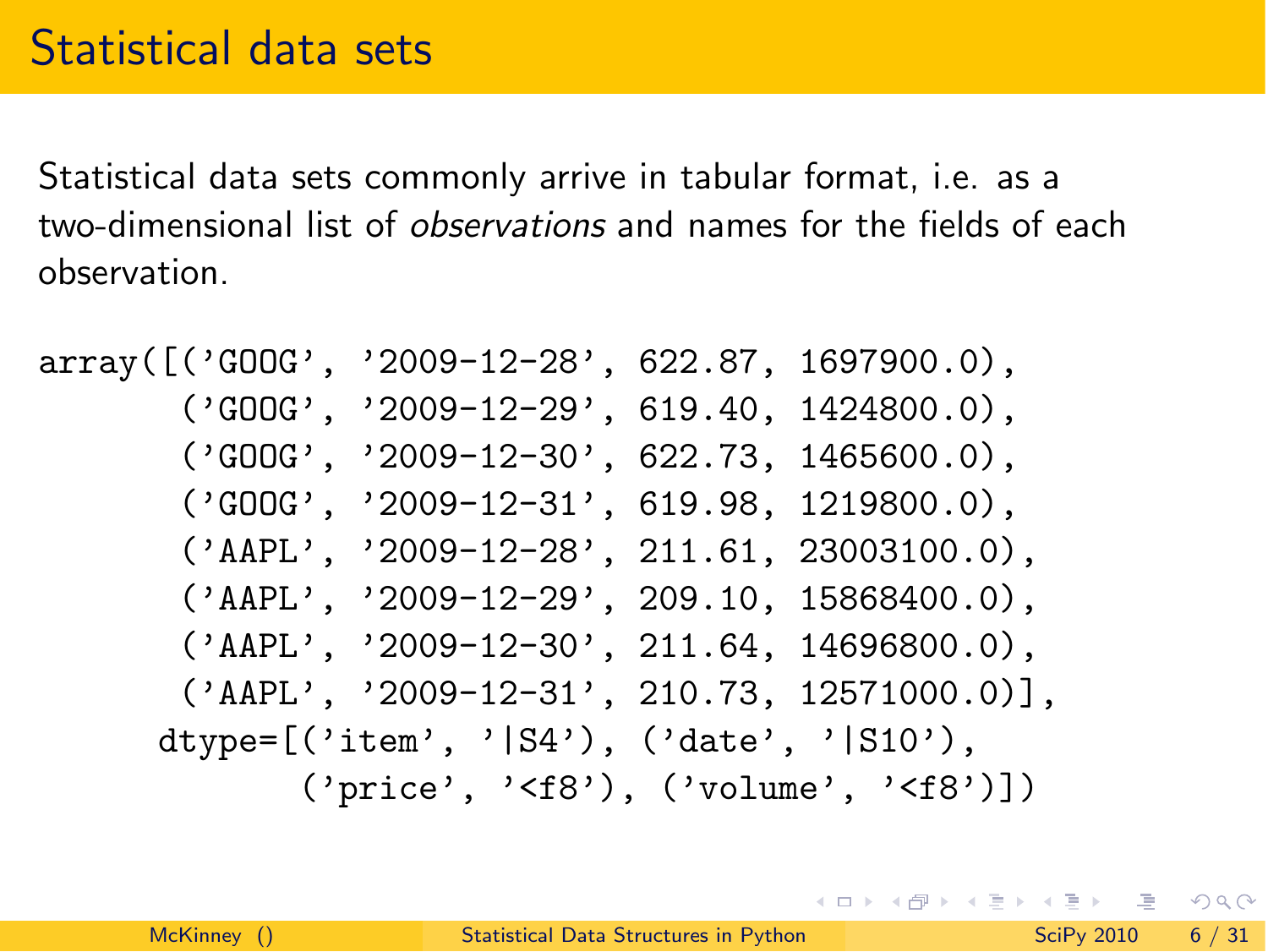- Structured arrays are great for many applications, but not always great for general data analysis
- Pros
	- Fast, memory-efficient, good for loading and saving big data
	- Nested dtypes help manage hierarchical data

→ 何 ▶ → 三 ▶ →

 $\Omega$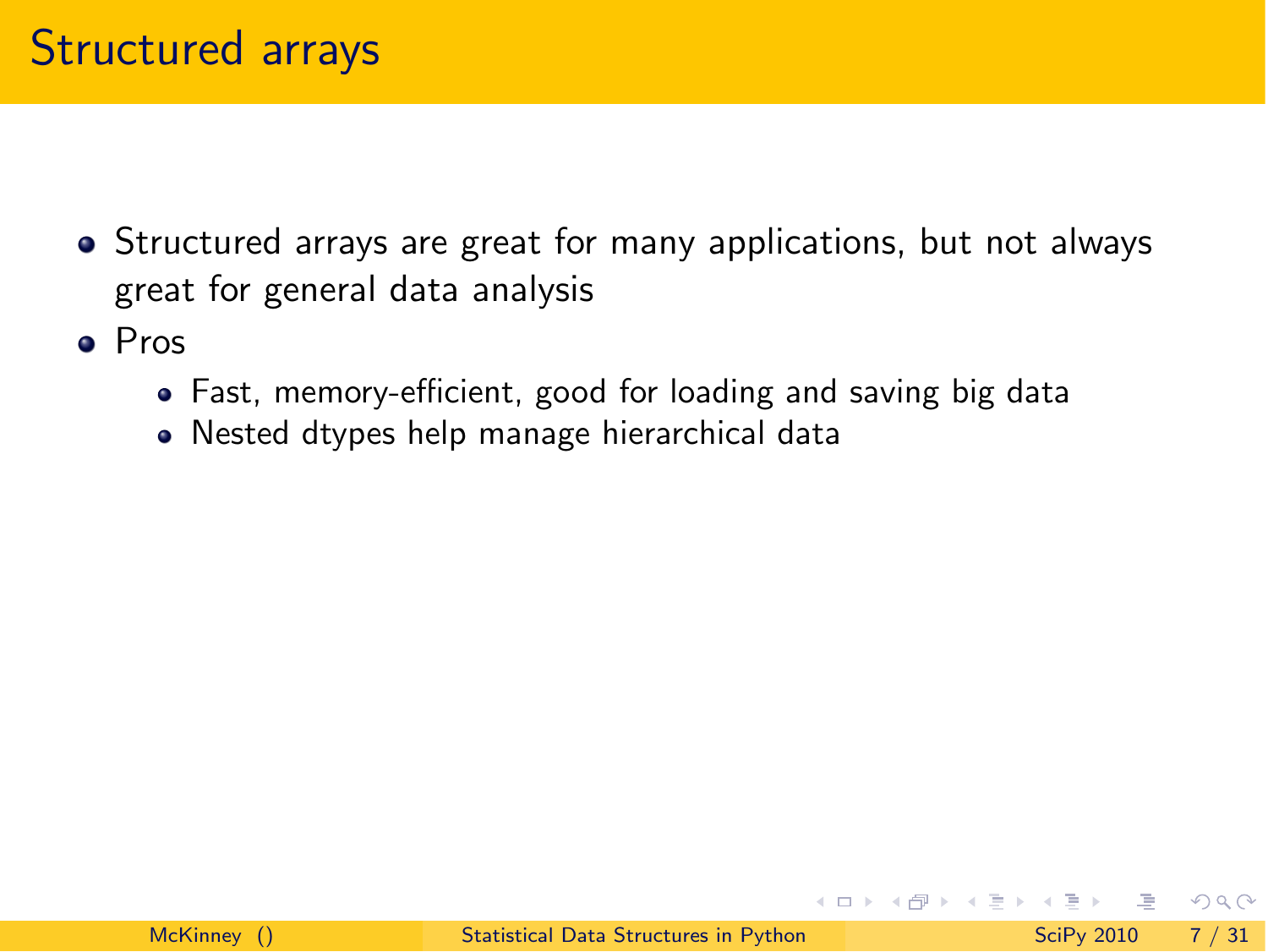- Structured arrays are great for many applications, but not always great for general data analysis
- Pros
	- Fast, memory-efficient, good for loading and saving big data
	- Nested dtypes help manage hierarchical data
- Cons
	- Can't be immediately used in many (most?) NumPy methods
	- Are not flexible in size (have to use or write auxiliary methods to "add" fields)
	- Not too many built-in data manipulation methods
	- Selecting subsets is often  $O(n)!$

 $\mathbf{P}$   $\mathbf{Q}$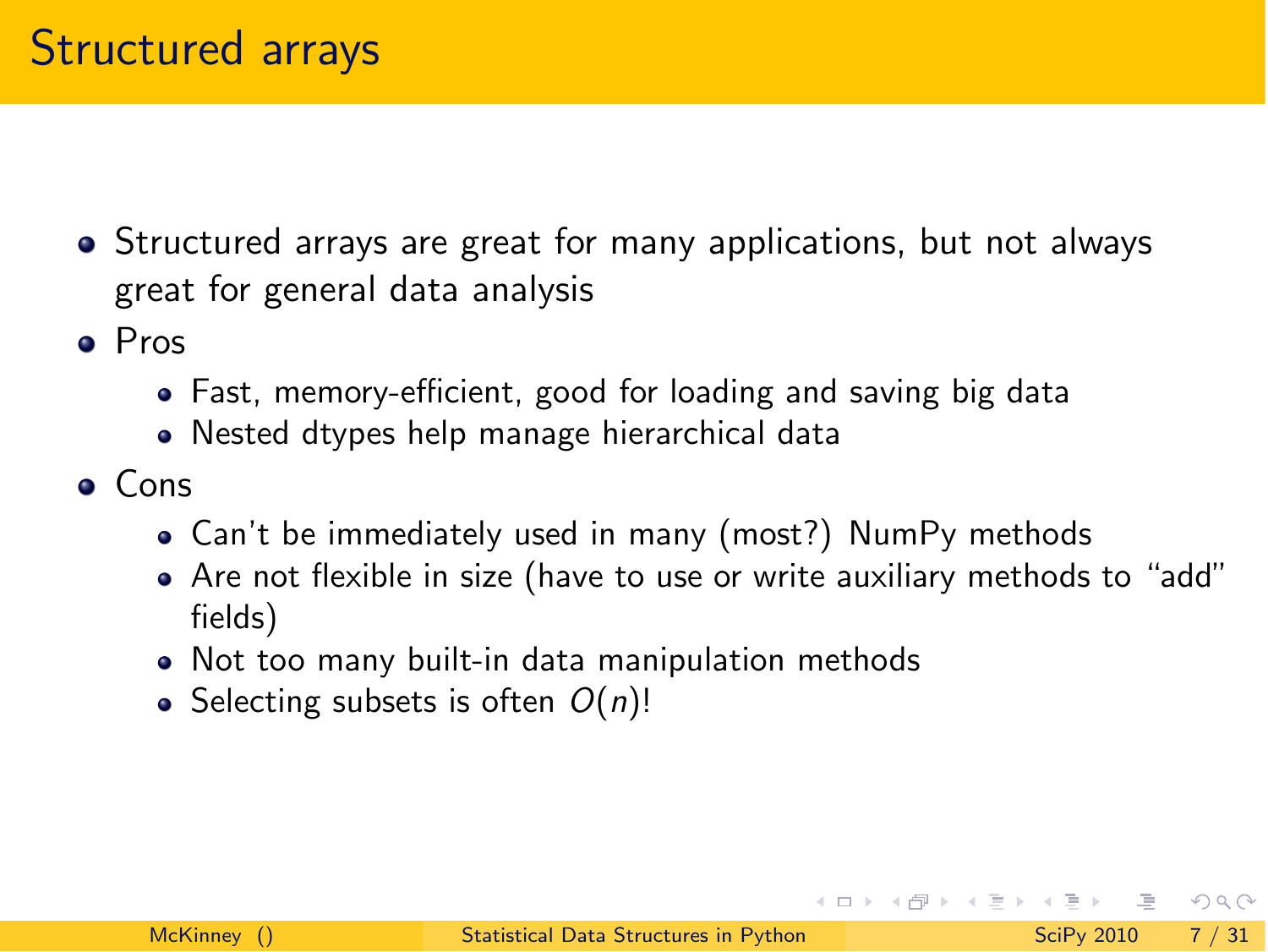- Structured arrays are great for many applications, but not always great for general data analysis
- Pros
	- Fast, memory-efficient, good for loading and saving big data
	- Nested dtypes help manage hierarchical data
- Cons
	- Can't be immediately used in many (most?) NumPy methods
	- Are not flexible in size (have to use or write auxiliary methods to "add" fields)
	- Not too many built-in data manipulation methods
	- Selecting subsets is often  $O(n)!$
- What can be learned from other statistical languages?

 $\Omega$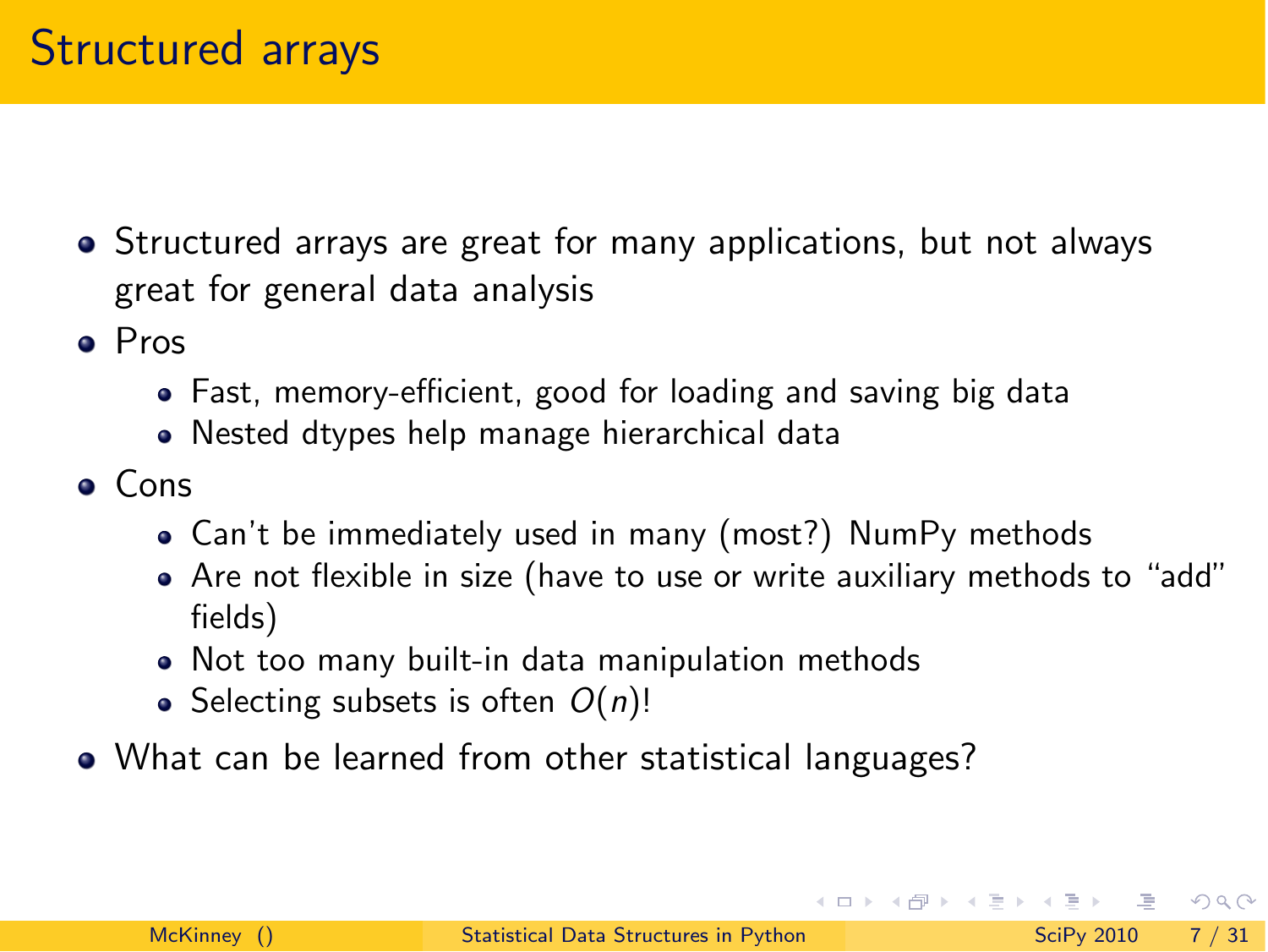One of the core data structures of the R language. In many ways similar to a structured array.

| > df <- read.csv('data') |                                   |            |         |  |
|--------------------------|-----------------------------------|------------|---------|--|
| item                     |                                   | date price | volume  |  |
|                          | 1 GOOG 2009-12-28 622.87          |            | 1697900 |  |
|                          | 2 GOOG 2009-12-29 619.40          |            | 1424800 |  |
|                          | 3 GOOG 2009-12-30 622.73          |            | 1465600 |  |
|                          | 4 GOOG 2009-12-31 619.98          |            | 1219800 |  |
|                          | 5 AAPL 2009-12-28 211.61 23003100 |            |         |  |
|                          | 6 AAPL 2009-12-29 209.10 15868400 |            |         |  |
|                          | 7 AAPL 2009-12-30 211.64 14696800 |            |         |  |
|                          | 8 AAPL 2009-12-31 210.73 12571000 |            |         |  |

 $\equiv$  990

イロト イ部 トイモト イモト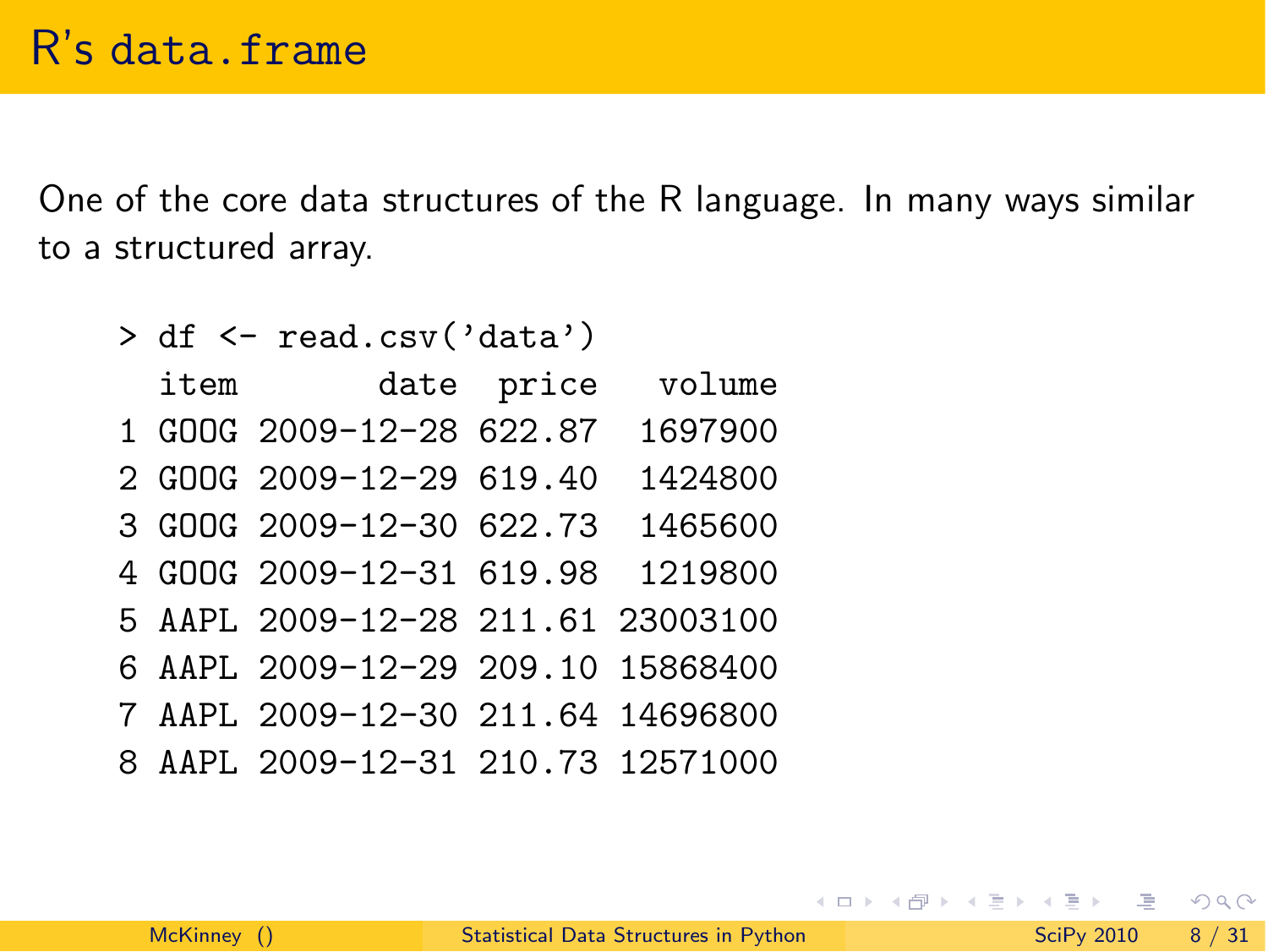Perhaps more like a mutable dictionary of vectors. Much of R's statistical estimators and 3rd-party libraries are designed to be used with data.frame objects.

> df\$isgoog <- df\$item == "GOOG"

> df

|   | item date price                   | volume isgoog |              |
|---|-----------------------------------|---------------|--------------|
|   | 1 GOOG 2009-12-28 622.87          | 1697900       | TRUE         |
|   | 2 GOOG 2009-12-29 619.40          | 1424800       | TRUE         |
|   | 3 GOOG 2009-12-30 622.73          | 1465600       | TRUE         |
|   | 4 GOOG 2009-12-31 619.98          | 1219800       | TRUE         |
|   | 5 AAPL 2009-12-28 211.61 23003100 |               | <b>FALSE</b> |
|   | 6 AAPL 2009-12-29 209.10 15868400 |               | <b>FALSE</b> |
|   | 7 AAPL 2009-12-30 211.64 14696800 |               | <b>FALSE</b> |
| 8 | AAPL 2009-12-31 210.73 12571000   |               | FALSE.       |

 $\equiv$   $\cap$   $\alpha$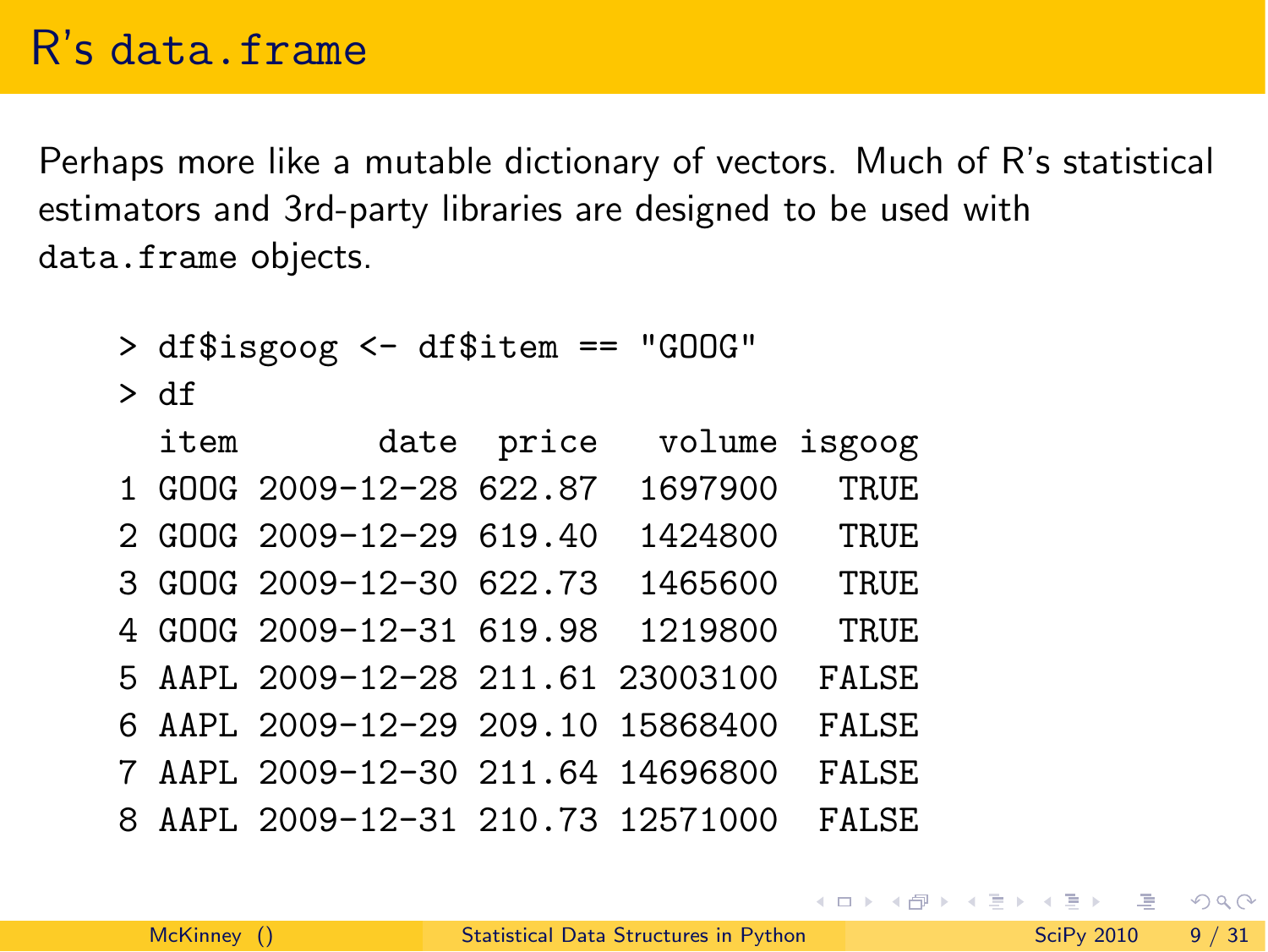#### pandas library

- Began building at AQR in 2008, open-sourced late 2009
- Many goals
	- Data structures to make working with statistical or "labeled" data sets easy and intuitive for non-experts
	- Create a both user- and developer-friendly backbone for implementing statistical models
	- Provide an integrated set of tools for common analyses
	- Implement statistical models!

こうしょう ミドラ つくべん しょうかい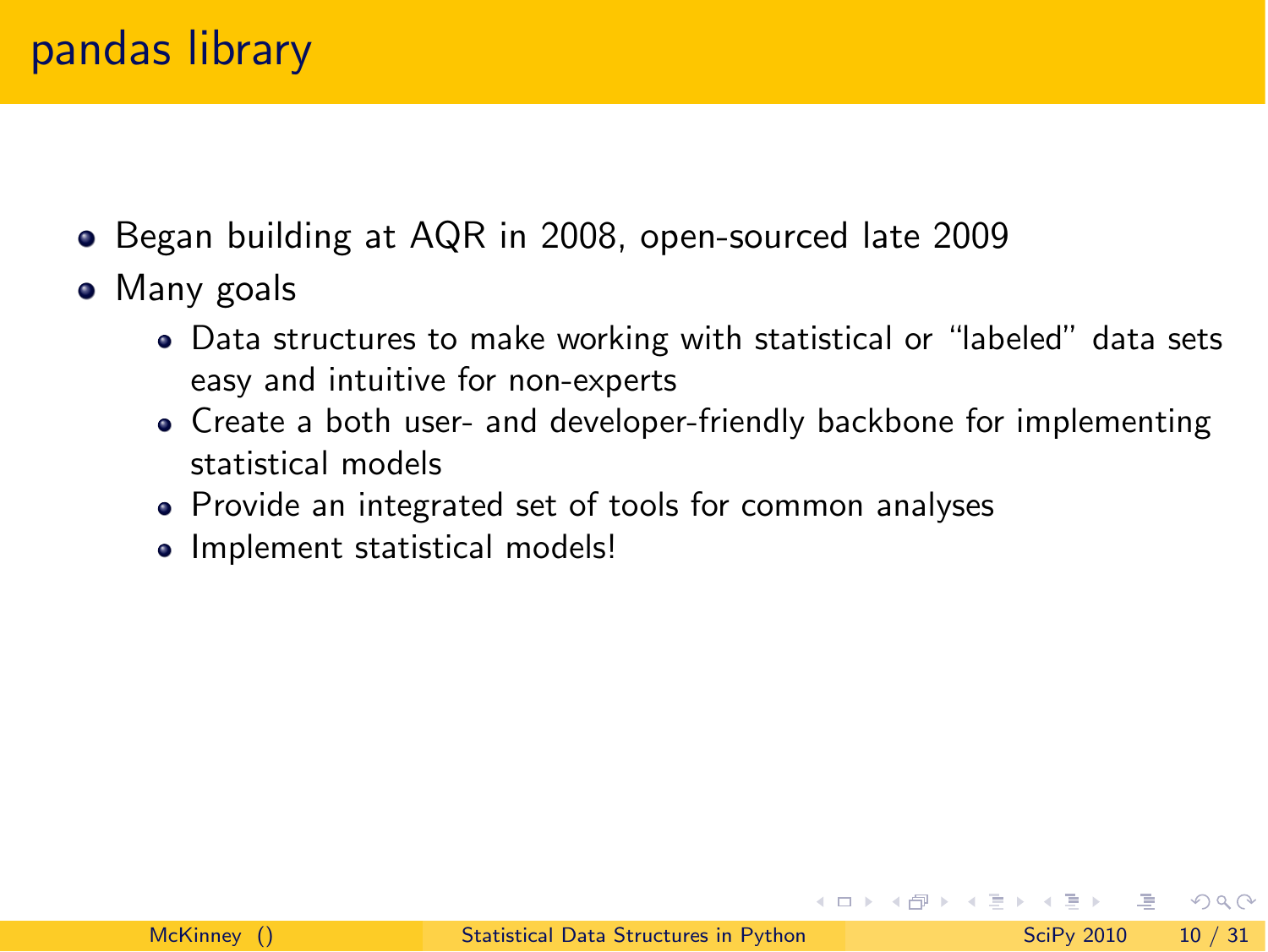- Began building at AQR in 2008, open-sourced late 2009
- Many goals
	- Data structures to make working with statistical or "labeled" data sets easy and intuitive for non-experts
	- Create a both user- and developer-friendly backbone for implementing statistical models
	- Provide an integrated set of tools for common analyses
	- Implement statistical models!
- Takes some inspiration from R but aims also to improve in many areas (like data alignment)

 $\equiv$   $\curvearrowleft$  a  $\curvearrowright$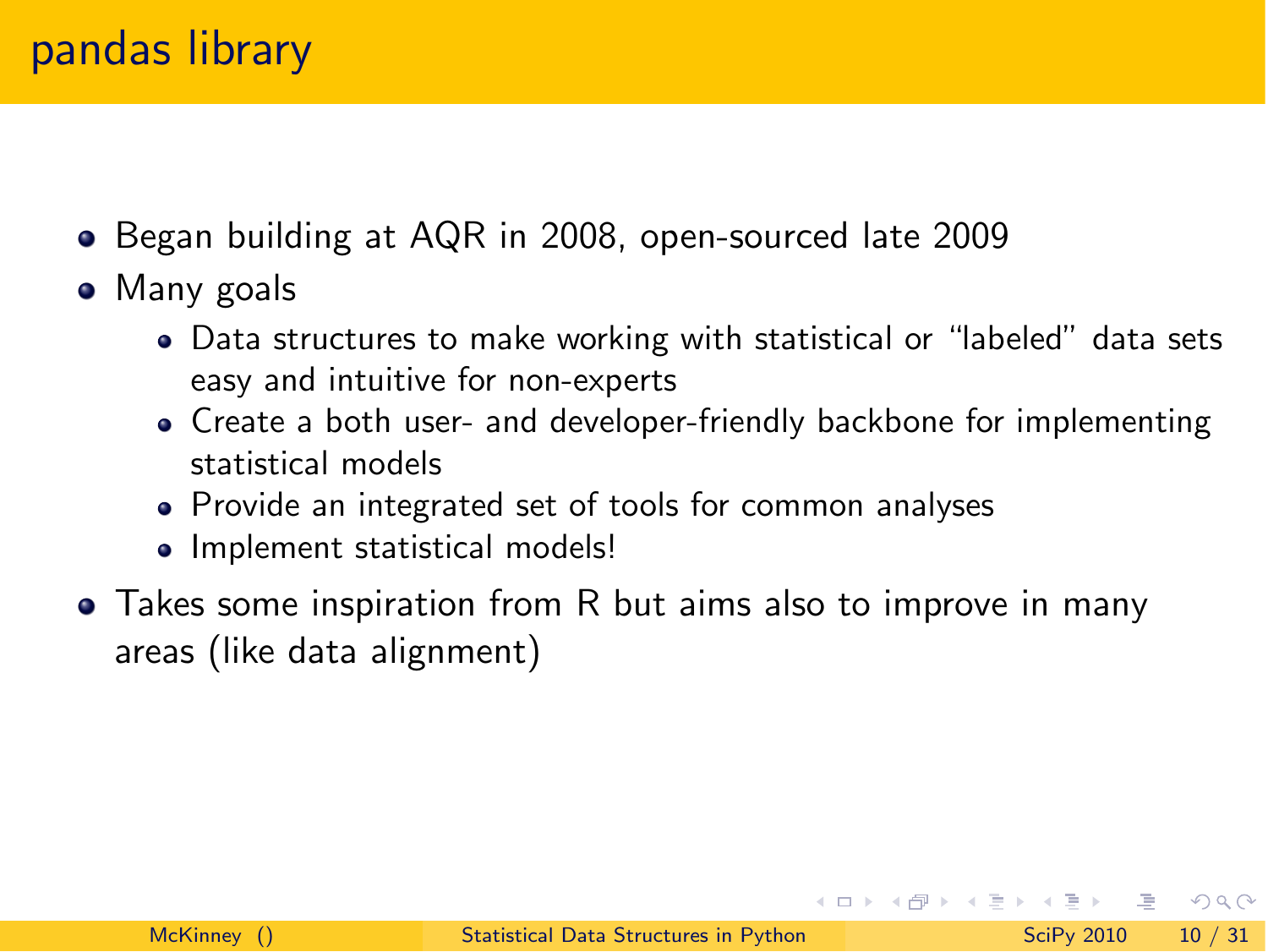- Began building at AQR in 2008, open-sourced late 2009
- Many goals
	- Data structures to make working with statistical or "labeled" data sets easy and intuitive for non-experts
	- Create a both user- and developer-friendly backbone for implementing statistical models
	- Provide an integrated set of tools for common analyses
	- Implement statistical models!
- Takes some inspiration from R but aims also to improve in many areas (like data alignment)
- Core idea: ndarrays with labeled axes and lots of methods

こうしょう ミドラ つくべん しょうかい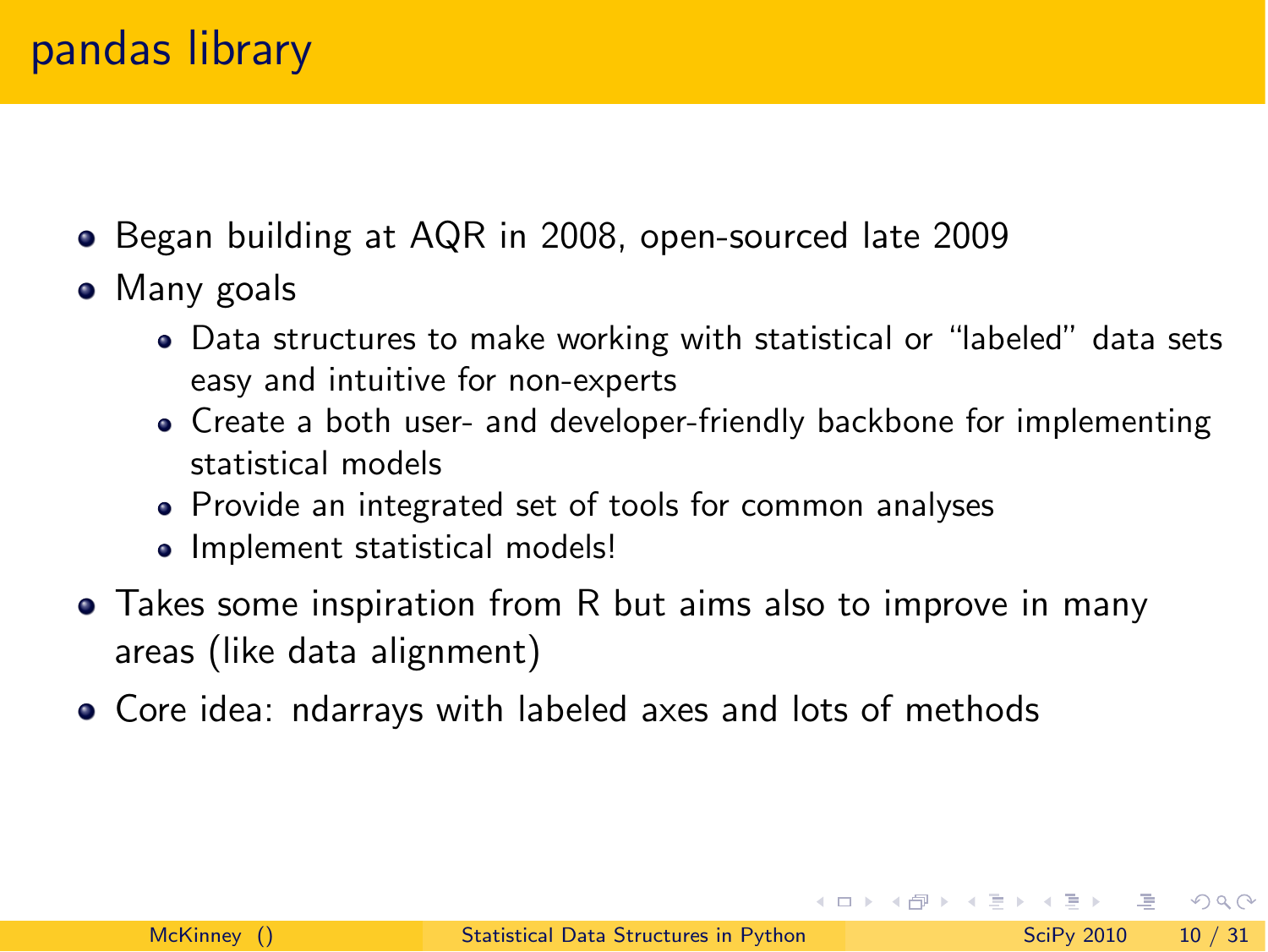- Began building at AQR in 2008, open-sourced late 2009
- Many goals
	- Data structures to make working with statistical or "labeled" data sets easy and intuitive for non-experts
	- Create a both user- and developer-friendly backbone for implementing statistical models
	- Provide an integrated set of tools for common analyses
	- Implement statistical models!
- Takes some inspiration from R but aims also to improve in many areas (like data alignment)
- Core idea: ndarrays with labeled axes and lots of methods
- **Etymology: panel data structures**

 $\equiv$   $\cap$  a  $\sim$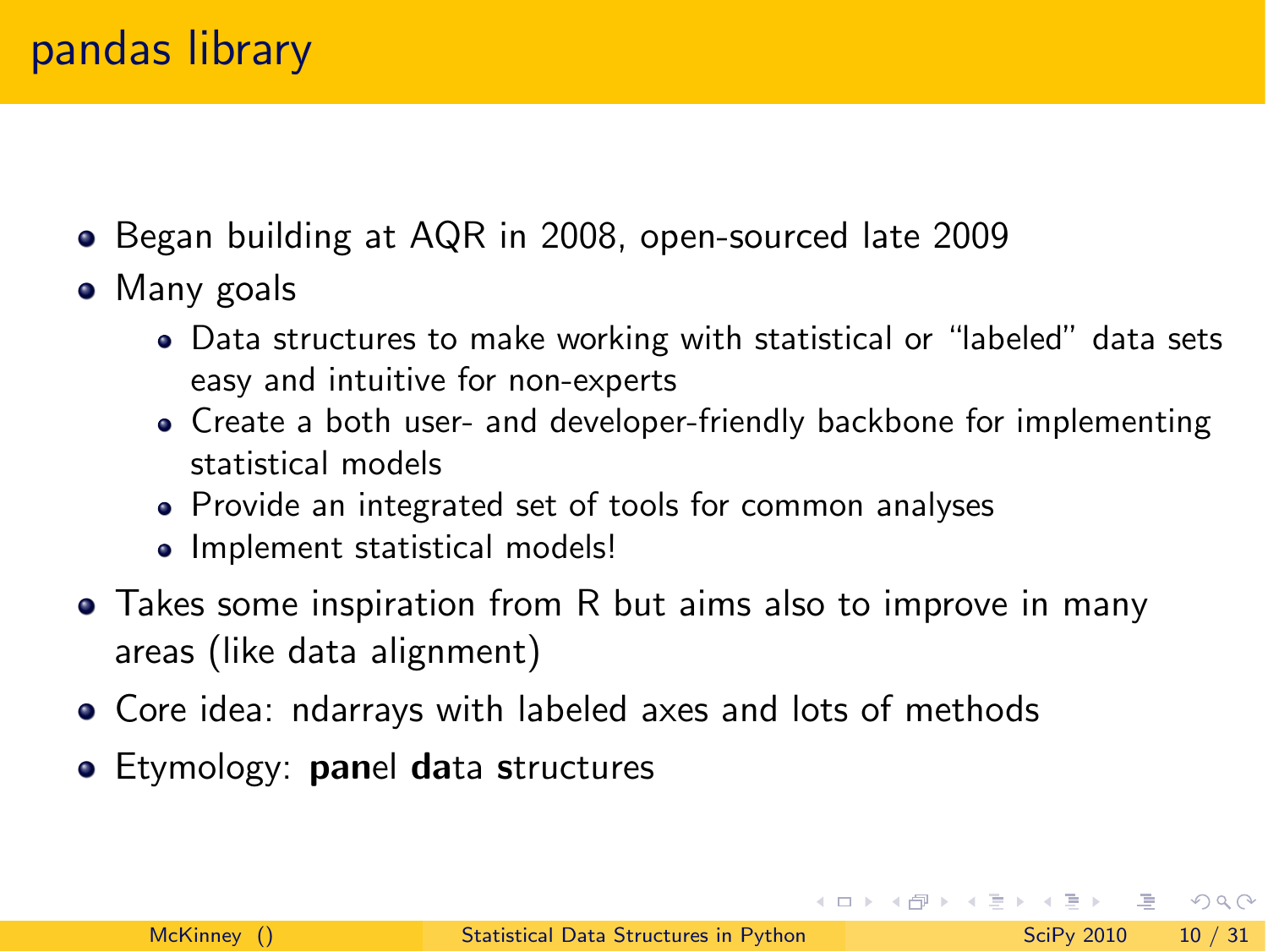Basically a pythonic data.frame, but with automatic data alignment! Arithmetic operations align on row and column labels.

|          | >>> data = DataFrame.fromcsv('data', index_col=None) |      |       |               |  |
|----------|------------------------------------------------------|------|-------|---------------|--|
|          | date                                                 | item | price | volume        |  |
| $\Omega$ | $2009 - 12 - 28$                                     | GOOG | 622.9 | 1.698e+06     |  |
| 1        | $2009 - 12 - 29$                                     | GOOG | 619.4 | $1.425e + 06$ |  |
| 2        | $2009 - 12 - 30$                                     | GOOG | 622.7 | $1.466e+06$   |  |
| 3        | $2009 - 12 - 31$                                     | GOOG | 620   | $1.22e+06$    |  |
| 4        | $2009 - 12 - 28$                                     | AAPL | 211.6 | $2.3e+07$     |  |
| 5        | $2009 - 12 - 29$                                     | AAPL | 209.1 | 1.587e+07     |  |
| 6        | $2009 - 12 - 30$                                     | AAPL | 211.6 | 1.47e+07      |  |
|          | $2009 - 12 - 31$                                     | AAPL | 210.7 | $1.257e+07$   |  |
|          | >>> $df['ind'] = df['item'] == 'GOOG'$               |      |       |               |  |

 $\equiv$   $\cap$  a  $\sim$ 

イロト イ押 トイラト イヨー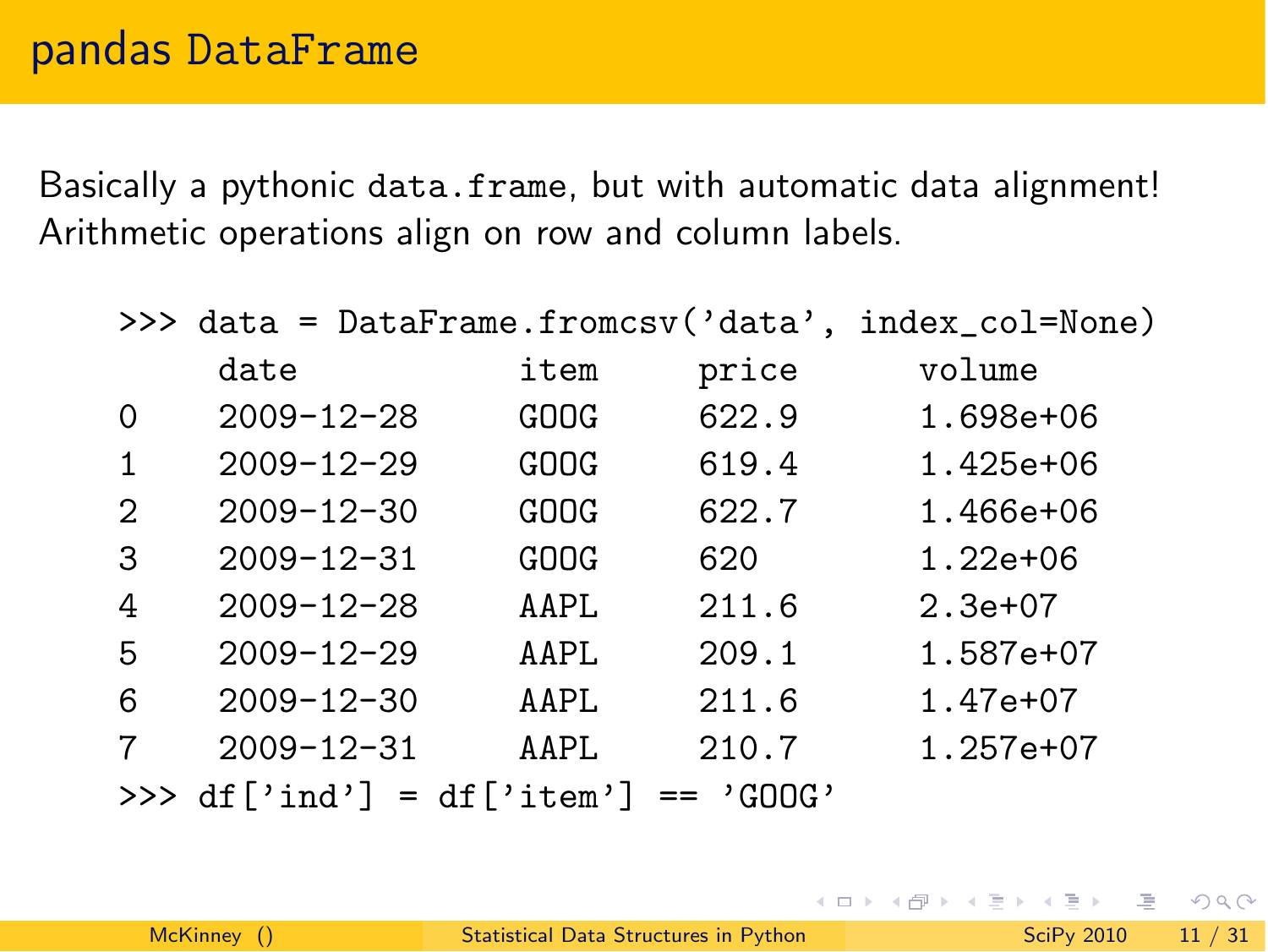Especially for larger data sets, we'd rather not pay  $O(\text{# obs})$  to select a subset of the data. *O*(1)-ish would be preferable

```
>>> data[data['item'] == 'GOOG']
array([('GOOG', '2009-12-28', 622.87, 1697900.0),
       ('GOOG', '2009-12-29', 619.40, 1424800.0),
       ('GOOG', '2009-12-30', 622.73, 1465600.0),
       ('GOOG', '2009-12-31', 619.98, 1219800.0),
      dtype=[('item', '|S4'), ('date', '|S10'),
             ('price', '<f8'), ('volume', '<f8')])
```
KID KARIK KEN ELI KARIK KIDIK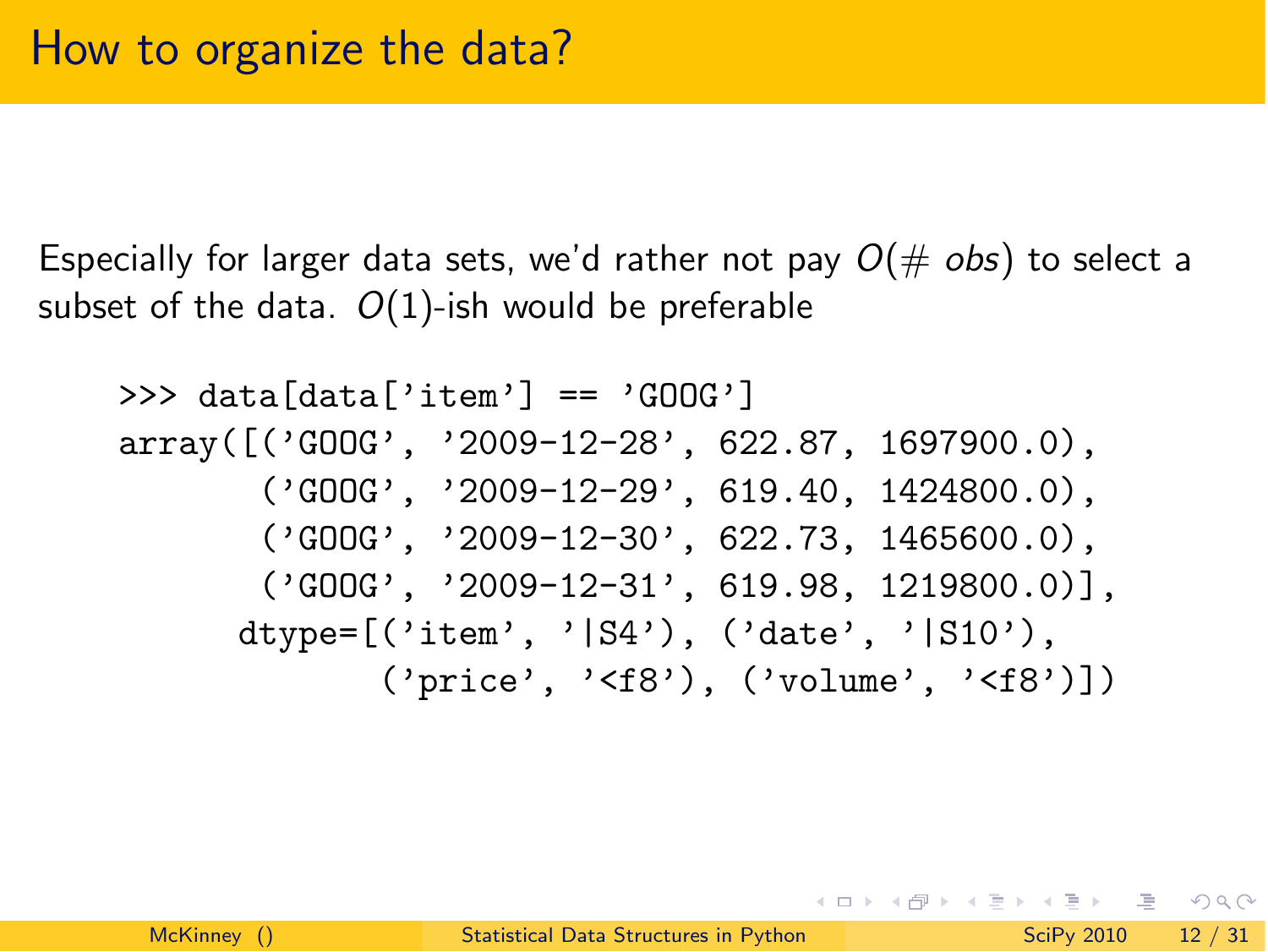Really we have data on three dimensions: date, item, and *data type*. We can pay upfront cost to *pivot* the data and save time later:

|                  | >>> df = data.pivot('date', 'item', 'price') |       |  |
|------------------|----------------------------------------------|-------|--|
| >>> df           |                                              |       |  |
|                  | AAPI.                                        | GOOG  |  |
| $2009 - 12 - 28$ | 211.6                                        | 622.9 |  |
| $2009 - 12 - 29$ | 209.1                                        | 619.4 |  |
| $2009 - 12 - 30$ | 211.6                                        | 622.7 |  |
| $2009 - 12 - 31$ | 210.7                                        | 620   |  |

KID KARIK KEN ELI KARIK KIDIK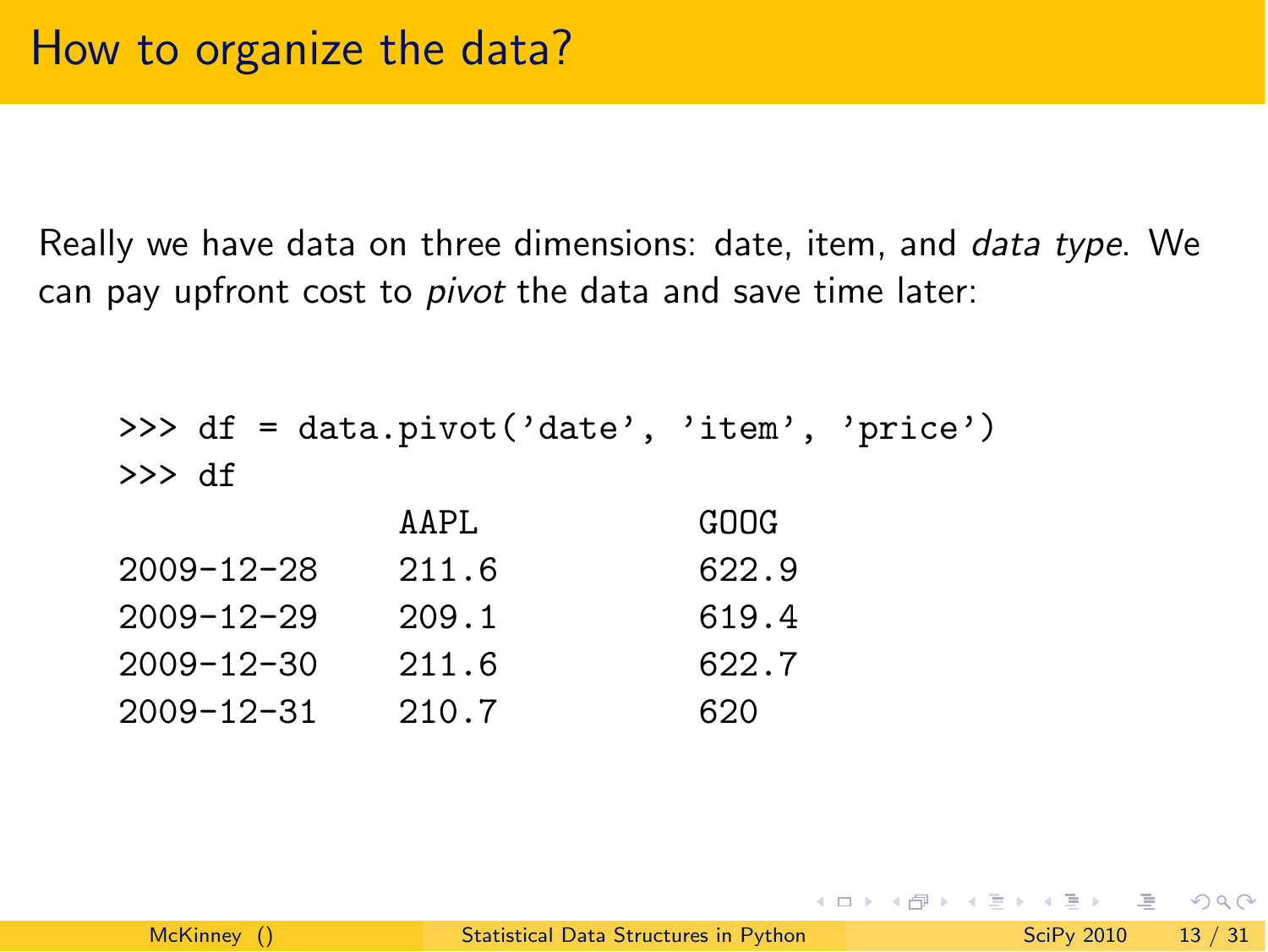In this format, grabbing labeled, lower-dimensional slices is easy:

| >>> $df['AAPL']$ |        |
|------------------|--------|
| $2009 - 12 - 28$ | 211.61 |
| $2009 - 12 - 29$ | 209.1  |
| $2009 - 12 - 30$ | 211.64 |
| $2009 - 12 - 31$ | 210.73 |

>>> df.xs('2009-12-28') AAPL 211.61 GOOG 622.87

イロト イ押ト イラト イラト

 $\equiv$   $\cap$   $\alpha$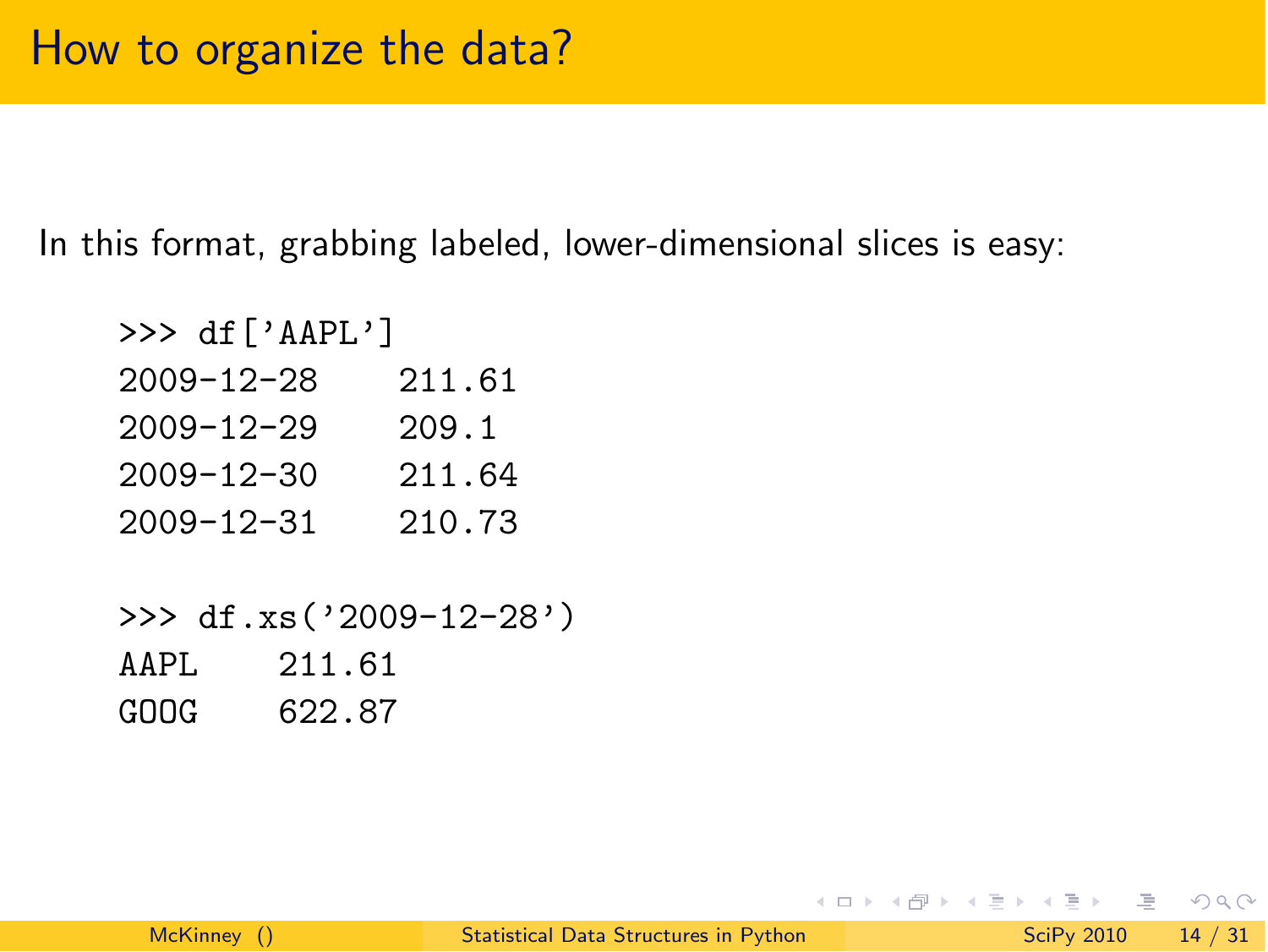Data sets originating from different files or different database tables may not always be homogenous:

| $\gg$ s1     |       |      | $>>$ s2 |  |  |
|--------------|-------|------|---------|--|--|
| AAPL         | 0.044 | AAPL | 0.025   |  |  |
| IBM          | 0.050 | BAR  | 0.158   |  |  |
| SAP          | 0.101 | C    | 0.028   |  |  |
| GOOG         | 0.113 | DB   | 0.087   |  |  |
| C            | 0.138 | F    | 0.004   |  |  |
| <b>SCGLY</b> | 0.037 | GOOG | 0.154   |  |  |
| BAR          | 0.200 | IBM  | 0.034   |  |  |
| DB           | 0.281 |      |         |  |  |
| VW           | 0.040 |      |         |  |  |

イロト イ押ト イラト イラト

 $\equiv$  990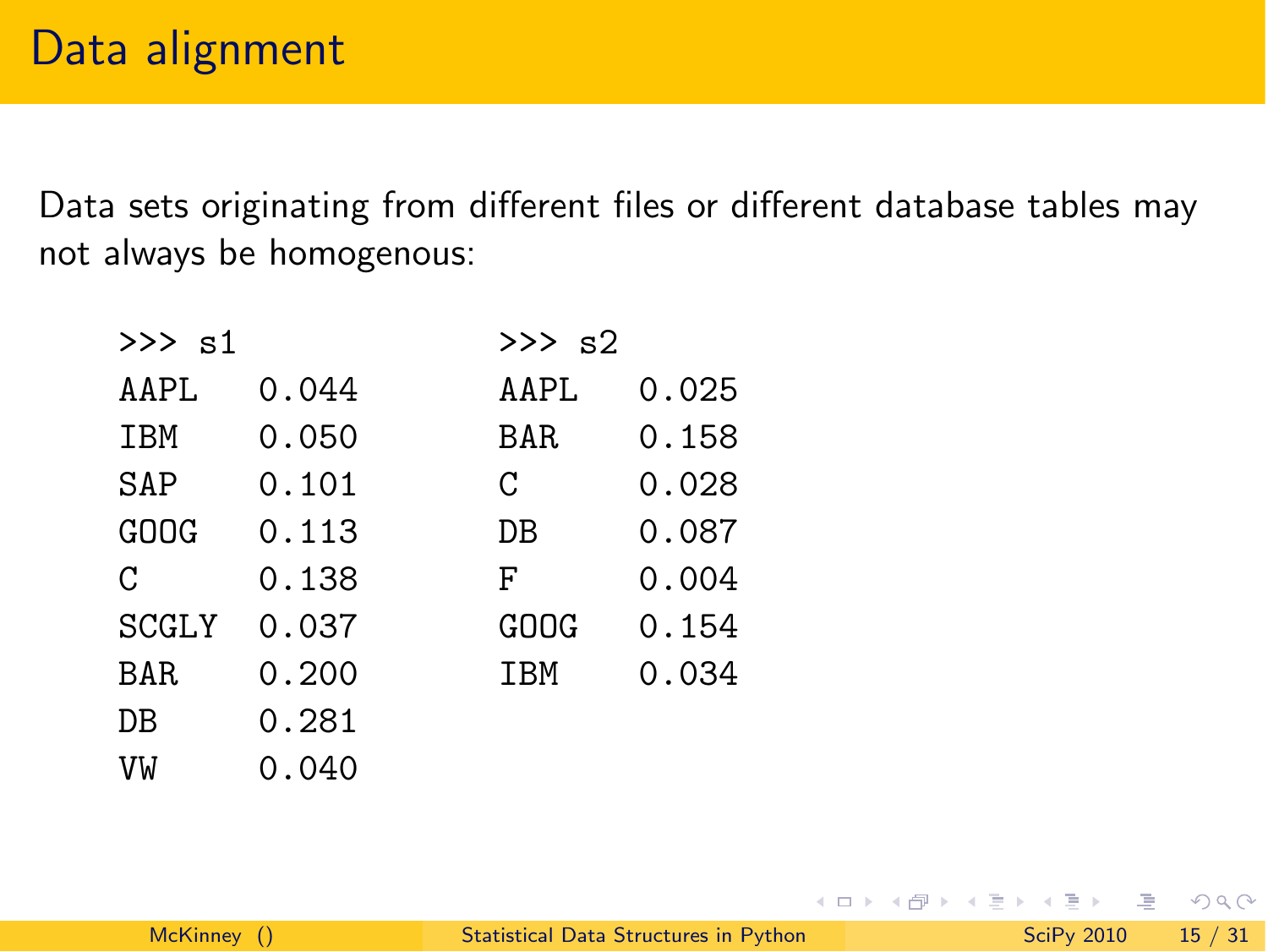Arithmetic operations, etc., match on axis labels. Done in Cython so significantly faster than pure Python.

| $>>$ s1 + s2 |                 |
|--------------|-----------------|
| AAPI.        | 0.0686791008184 |
| BAR.         | 0.358165479807  |
| C            | 0.16586702944   |
| DΒ           | 0.367679872693  |
| F            | NaN             |
| ርበበር         | 0.26666583847   |
| <b>TBM</b>   | 0.0833057542385 |
| SAP          | NaN             |
| SCGLY        | NaN             |
| VW           | NaN             |

イロト イ押 トイヨト イヨ

 $\equiv$  990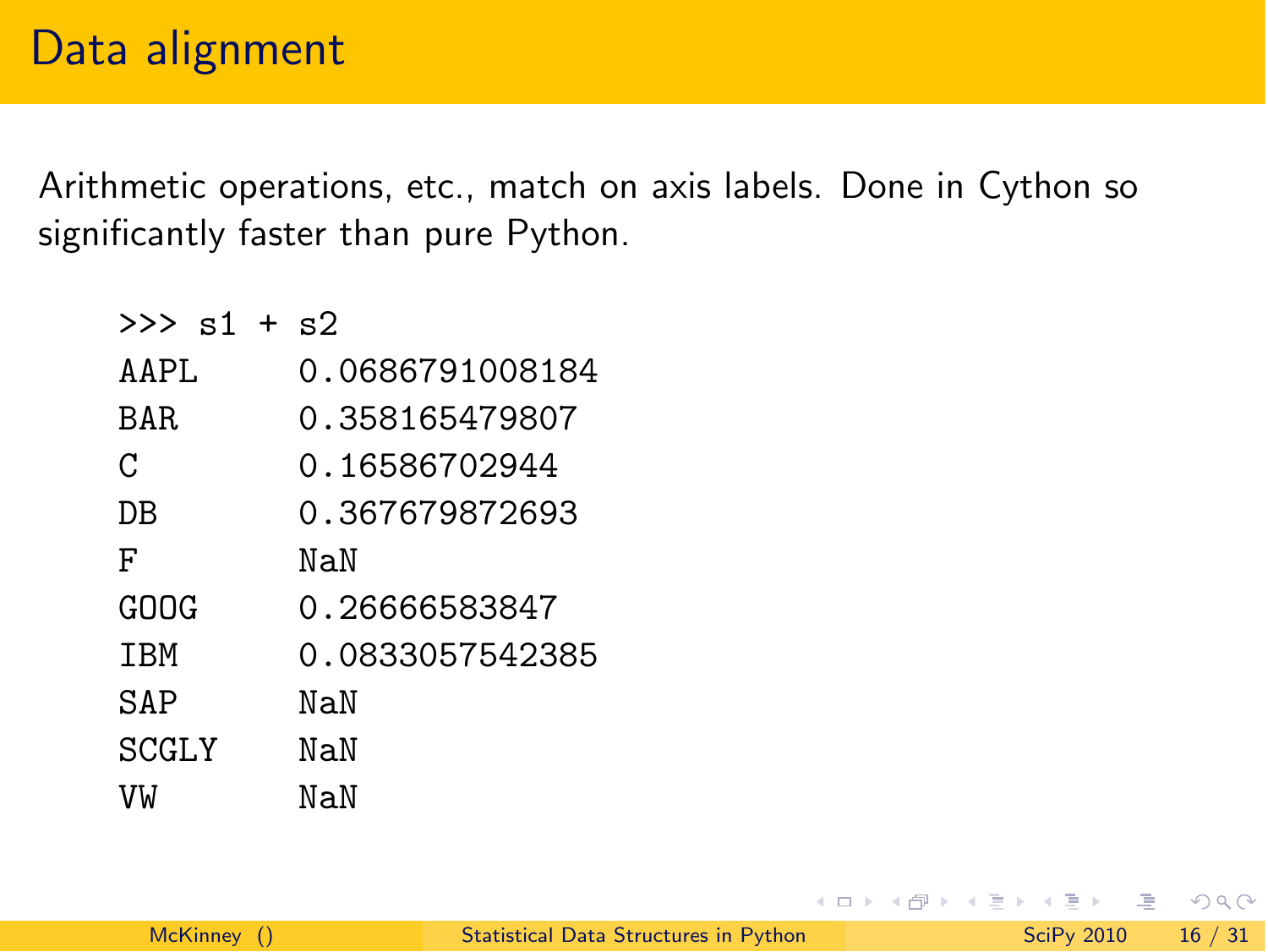Since data points may be deemed "missing" or "masked", having tools for these makes sense.

|            | $\gg$ (s1 + s2).fill(0) |
|------------|-------------------------|
| AAPI.      | 0.0686791008184         |
| BAR.       | 0.358165479807          |
| C          | 0.16586702944           |
| DΒ         | 0.367679872693          |
| F          | 0.0                     |
| ርበበር       | 0.26666583847           |
| <b>TBM</b> | 0.0833057542385         |
| SAP        | 0.0                     |
| SCGLY      | 0.0                     |
| VW         | 0.0                     |

イロト イ押ト イラト イラト

 $\equiv$   $\cap$   $\alpha$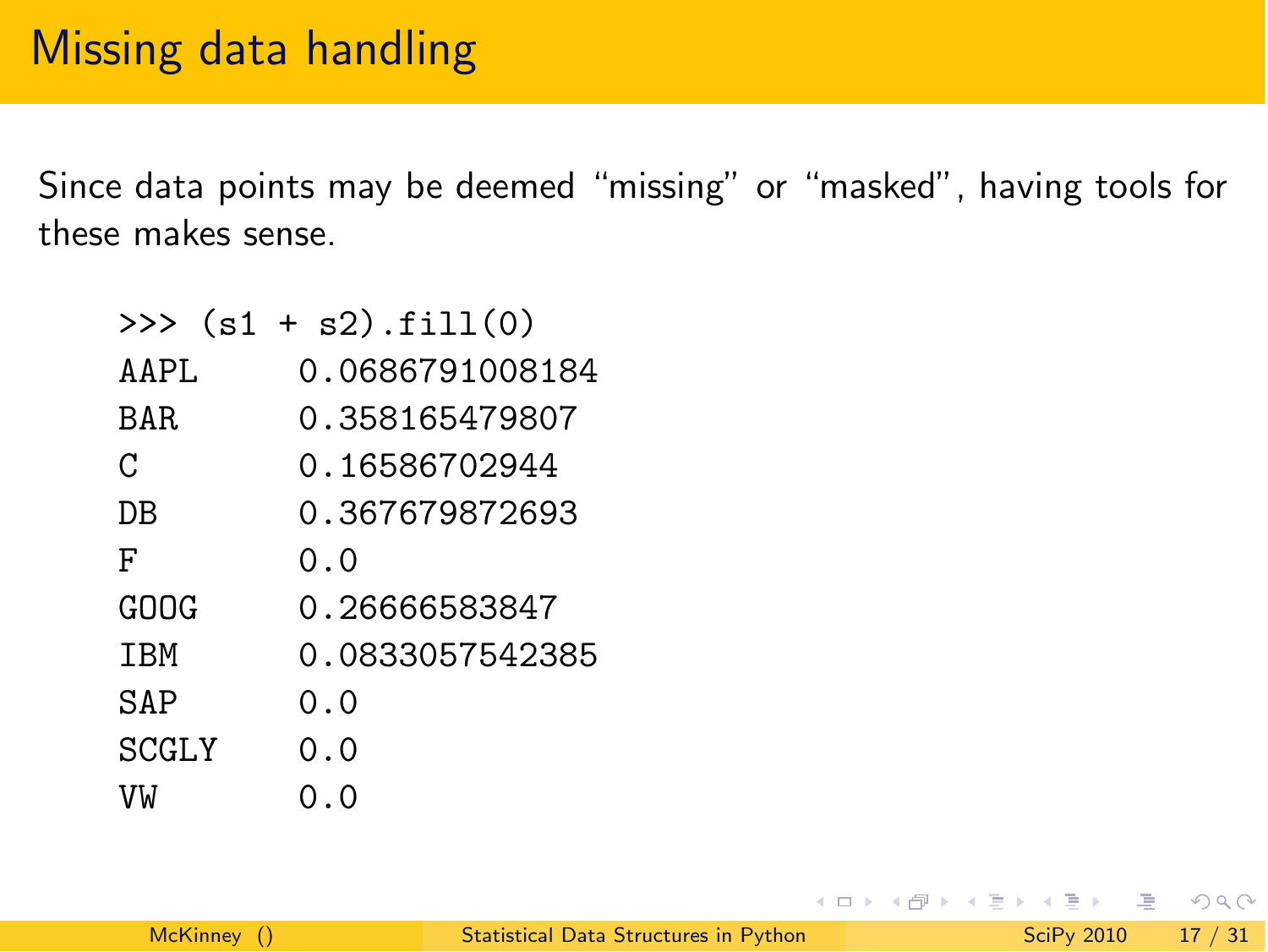#### Missing data handling

|            | >>> $(s1 + s2)$ .valid() |
|------------|--------------------------|
| AAPL       | 0.0686791008184          |
| BAR.       | 0.358165479807           |
| C          | 0.16586702944            |
| DΒ         | 0.367679872693           |
| GOOG       | 0.26666583847            |
| <b>TBM</b> | 0.0833057542385          |
|            |                          |

 $\gg$  (s1 + s2). sum() 1.3103630754662747

```
\gg (s1 + s2).count()
6
```
イロト イ押ト イラト イラト

 $\equiv$  990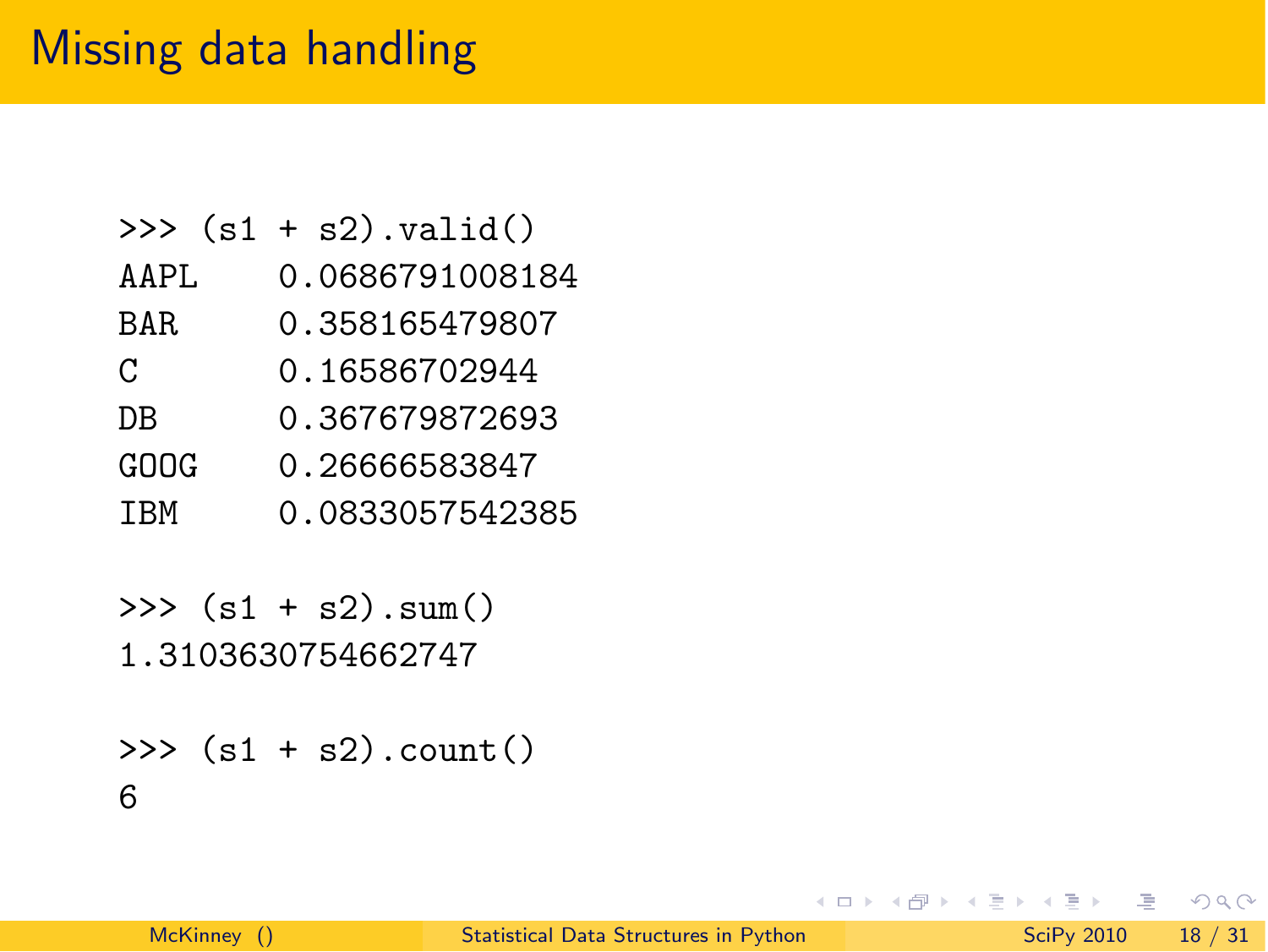#### Categorical data and "Group by"

Often want to compute descriptive stats on data given group designations:

| >>> s        |       | >>> cats     |          |
|--------------|-------|--------------|----------|
|              |       |              | industry |
| AAPI.        | 0.044 | AAPI.        | TECH     |
| IBM          | 0.050 | IBM          | TECH     |
| SAP          | 0.101 | SAP          | TECH     |
| GOOG         | 0.113 | GOOG         | TECH     |
| C            | 0.138 | C            | FIN      |
| <b>SCGLY</b> | 0.037 | <b>SCGLY</b> | FIN      |
| BAR.         | 0.200 | BAR.         | FIN      |
| DB           | 0.281 | DB           | FTN      |
| VW           | 0.040 | VW           | AUTO     |
|              |       | RNO          | AUTO     |
|              |       | F            | AUTO     |
|              |       | ΤМ           | AUTO     |

イロト イ押ト イラト イラト

 $\equiv$   $\cap$   $\alpha$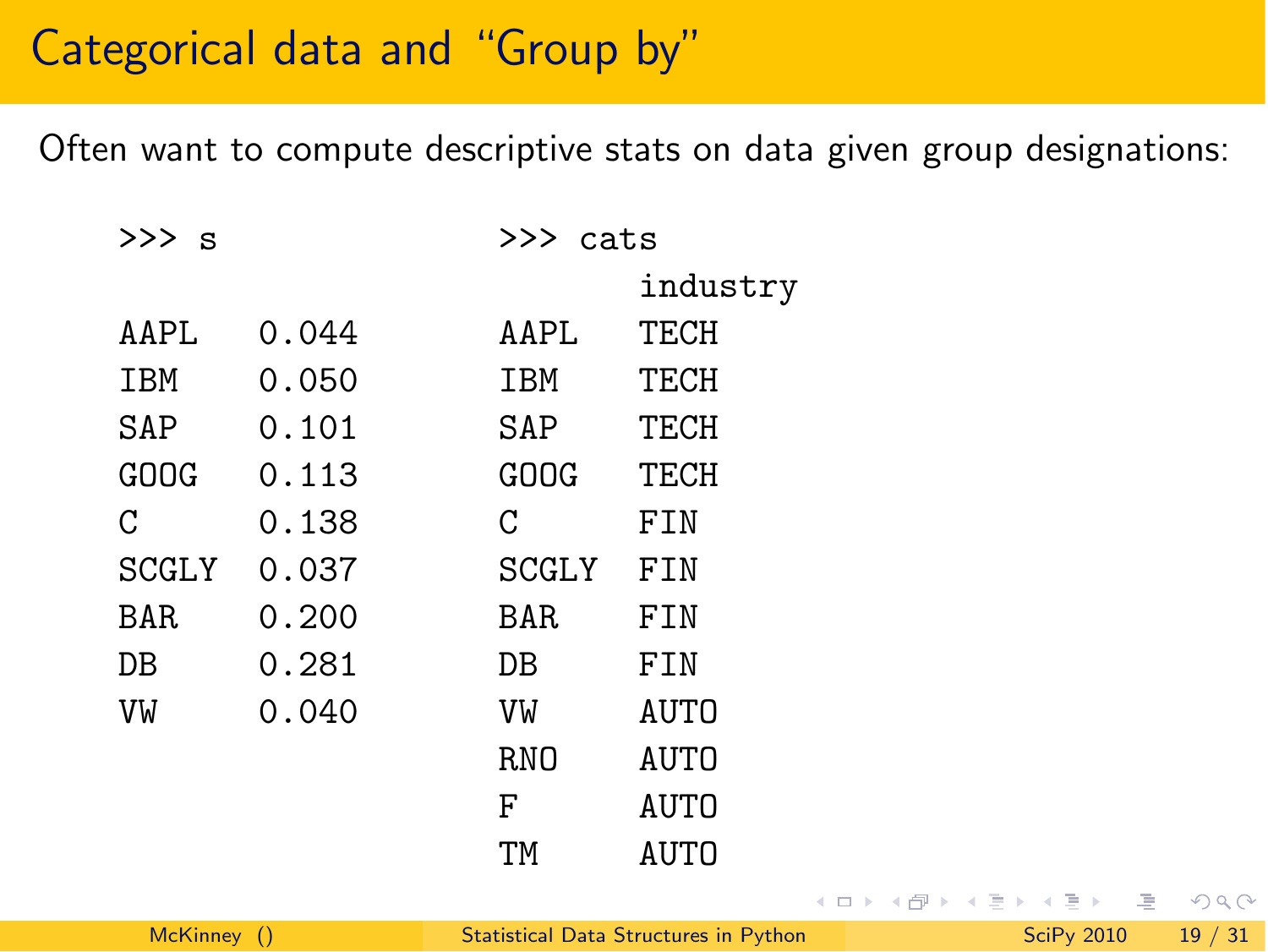R users are spoiled by having vector recognized as something you might want to "group by":

```
> labels
[1] GOOG GOOG GOOG GOOG AAPL AAPL AAPL AAPL
Levels: AAPL GOOG
> data
[1] 622.87 619.40 622.73 619.98 211.61 209.10
211.64 210.73
```
> tapply(data, labels, mean) AAPL GOOG 210.770 621.245

KED KARD KED KED E VOOR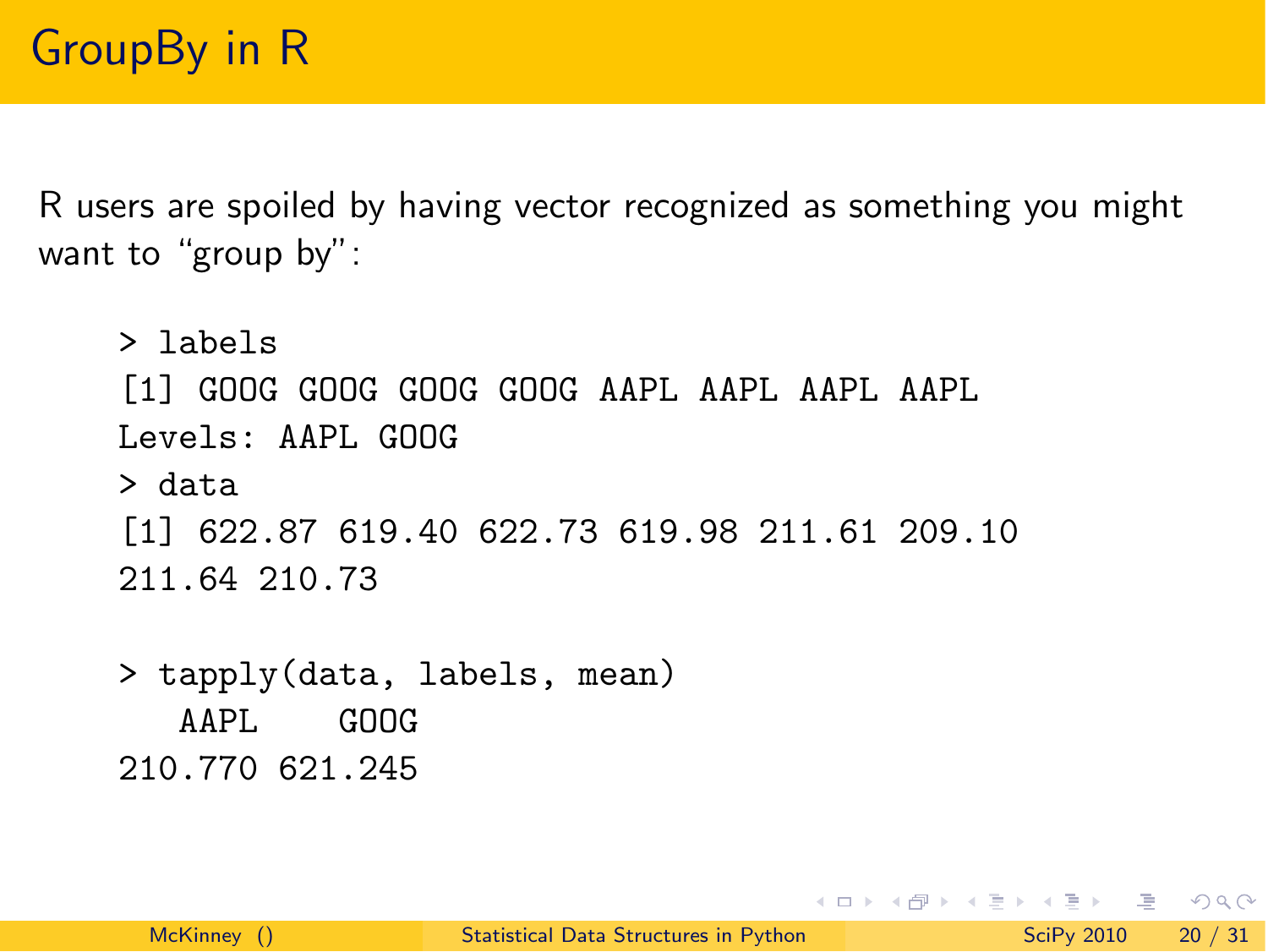We try to do something similar in pandas; the input can be any function or dict-like object mapping labels to groups:

>>> data.groupby(labels).aggregate(np.mean) AAPL 210.77 GOOG 621.245

 $\equiv$   $\cap$   $\alpha$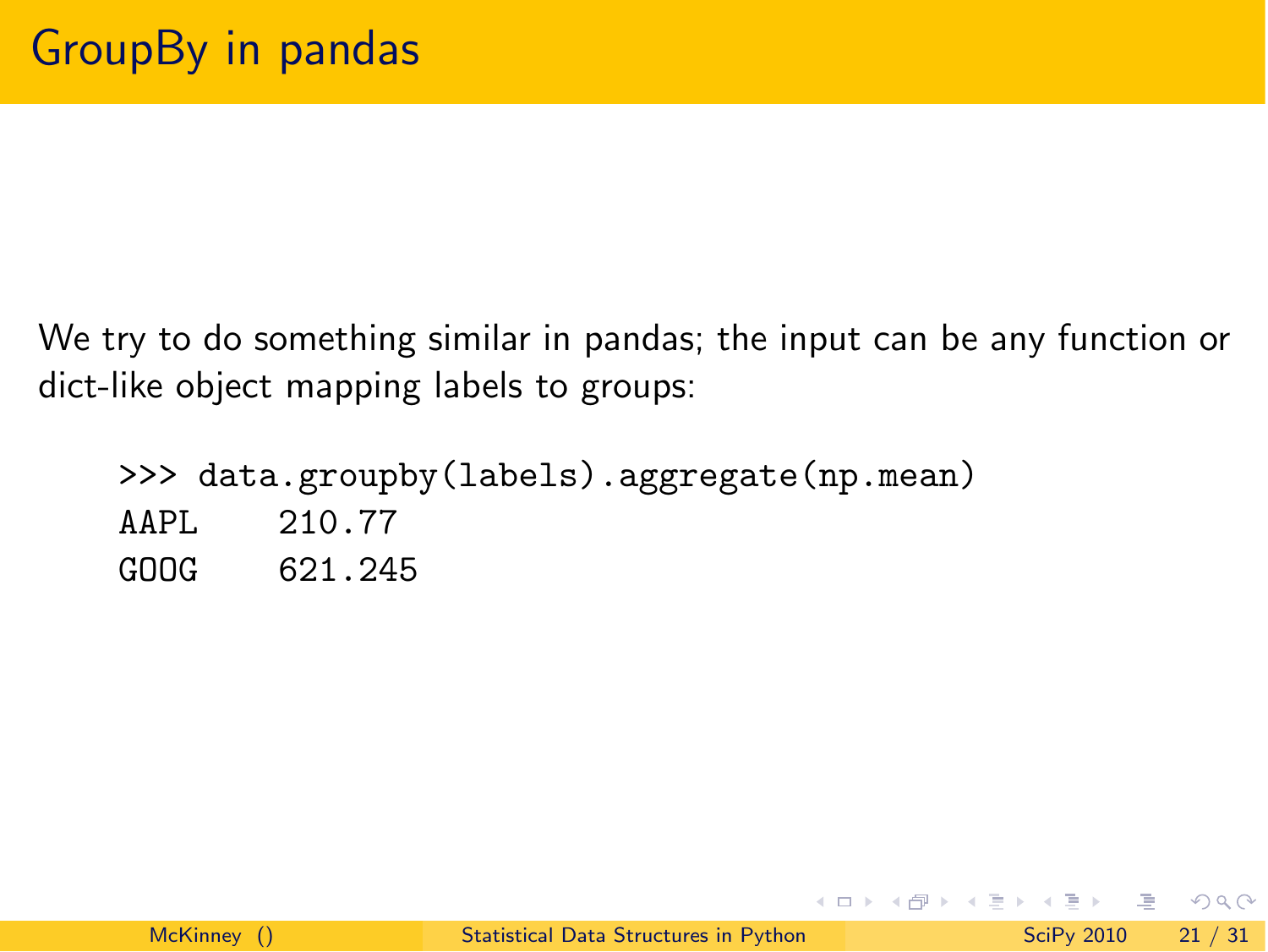### GroupBy in pandas

More fancy things are possible, like "transforming" groups by arbitrary functions:

```
demean = lambda x: x - x.mean()
```
def group\_demean(obj, keyfunc): grouped = obj.groupby(keyfunc) return grouped.transform(demean)

|            | >>> group_demean(s, ind) |
|------------|--------------------------|
| AAPL       | $-0.0328370881632$       |
| BAR.       | 0.0358663891836          |
| C          | $-0.0261271326111$       |
| DΒ         | 0.11719543981            |
| GOOG       | 0.035936259143           |
| <b>TRM</b> | $-0.0272802815728$       |
| SAP        | 0.024181110593           |

KID KARIK KEN ELI KARIK KIDIK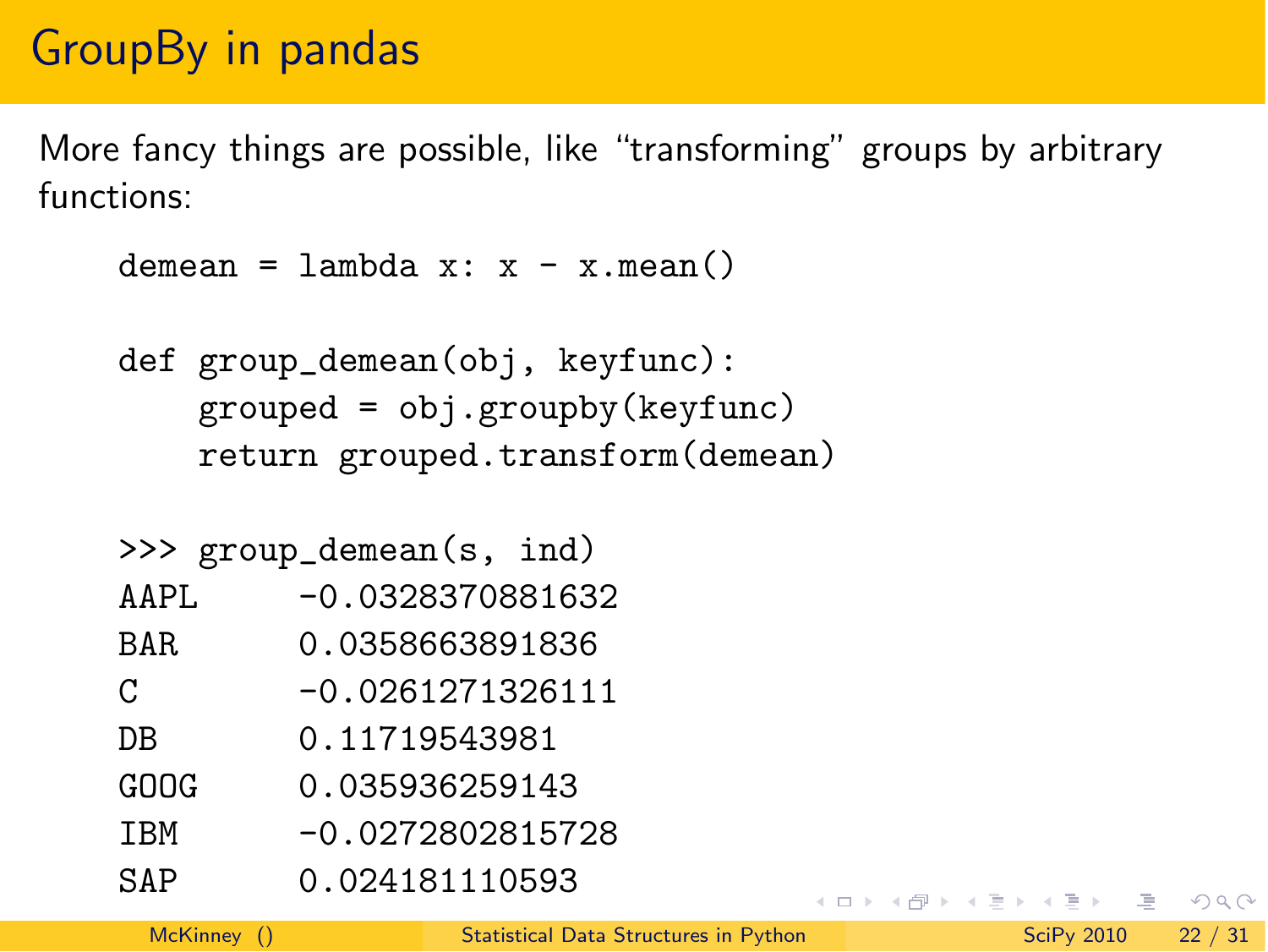One commonly encounters a group of data sets which are not quite identically-indexed:

| $\gg$ df1        |       |       | $\gg$ df2        |       |       |
|------------------|-------|-------|------------------|-------|-------|
|                  | AAPL  | GOOG  |                  | MSFT  | YHOO  |
| $2009 - 12 - 24$ | 209   | 618.5 | $2009 - 12 - 24$ | .31   | 16.72 |
| $2009 - 12 - 28$ | 211.6 | 622.9 | $2009 - 12 - 28$ | 31.17 | 16.88 |
| $2009 - 12 - 29$ | 209.1 | 619.4 | $2009 - 12 - 29$ | 31.39 | 16.92 |
| $2009 - 12 - 30$ | 211.6 | 622.7 | $2009 - 12 - 30$ | 30.96 | 16.98 |
| $2009 - 12 - 31$ | 210.7 | 620   |                  |       |       |

 $\equiv$ 

 $4$  ロ }  $4$   $4$   $9$  }  $4$   $\equiv$  }  $-4$ 

 $\equiv$   $\cap$   $\alpha$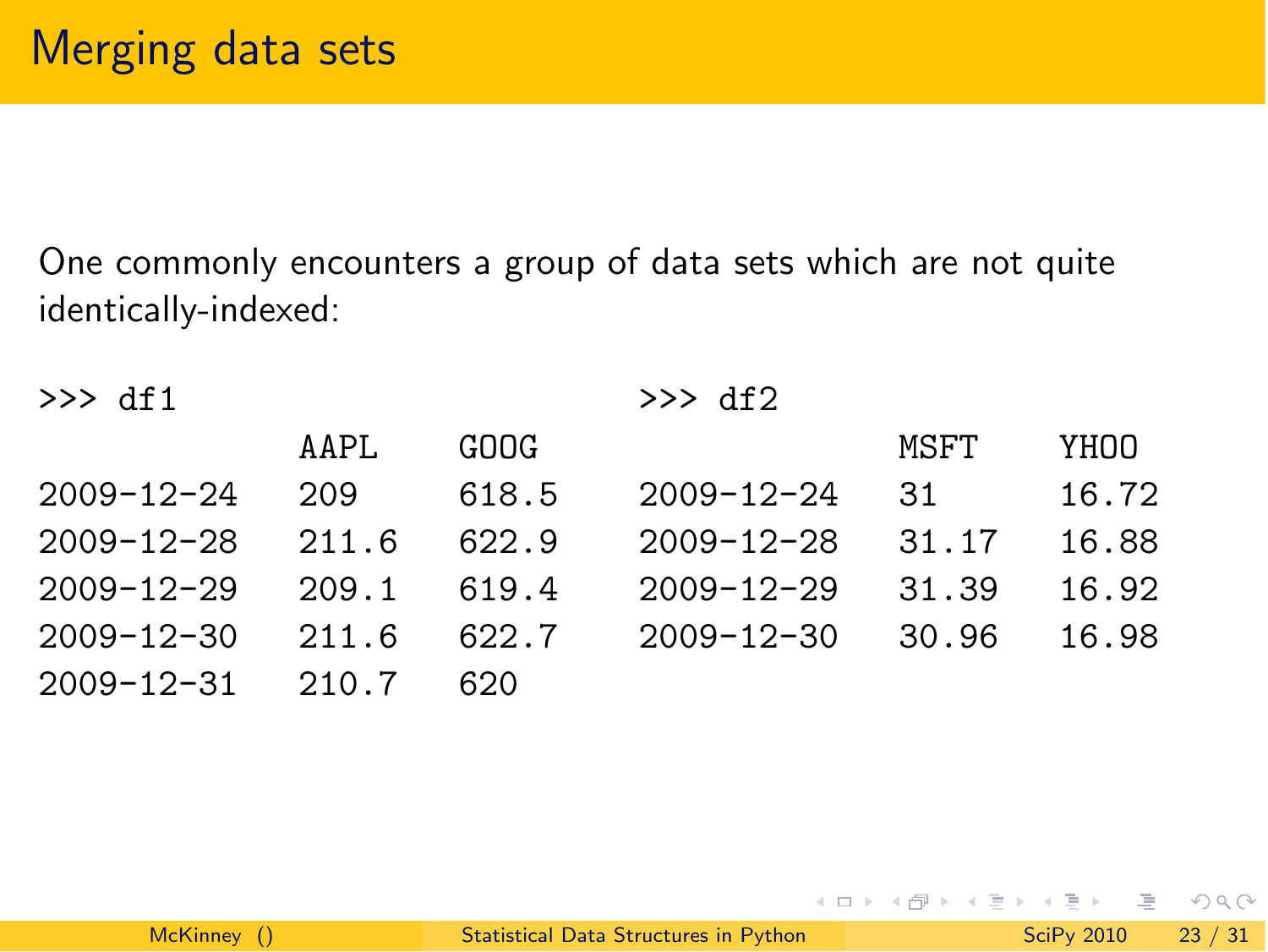By default gluing these together on the row labels seems reasonable:

```
\gg df1.join(df2)
         AAPL GOOG MSFT YHOO
2009-12-24 209 618.5 31 16.72
2009-12-28 211.6 622.9 31.17 16.88
2009-12-29 209.1 619.4 31.39 16.92
2009-12-30 211.6 622.7 30.96 16.98
2009-12-31 210.7 620 NaN NaN
```
 $\Omega$ 

イ何 ト イヨ ト イヨ ト

 $\leftarrow$   $\Box$   $\rightarrow$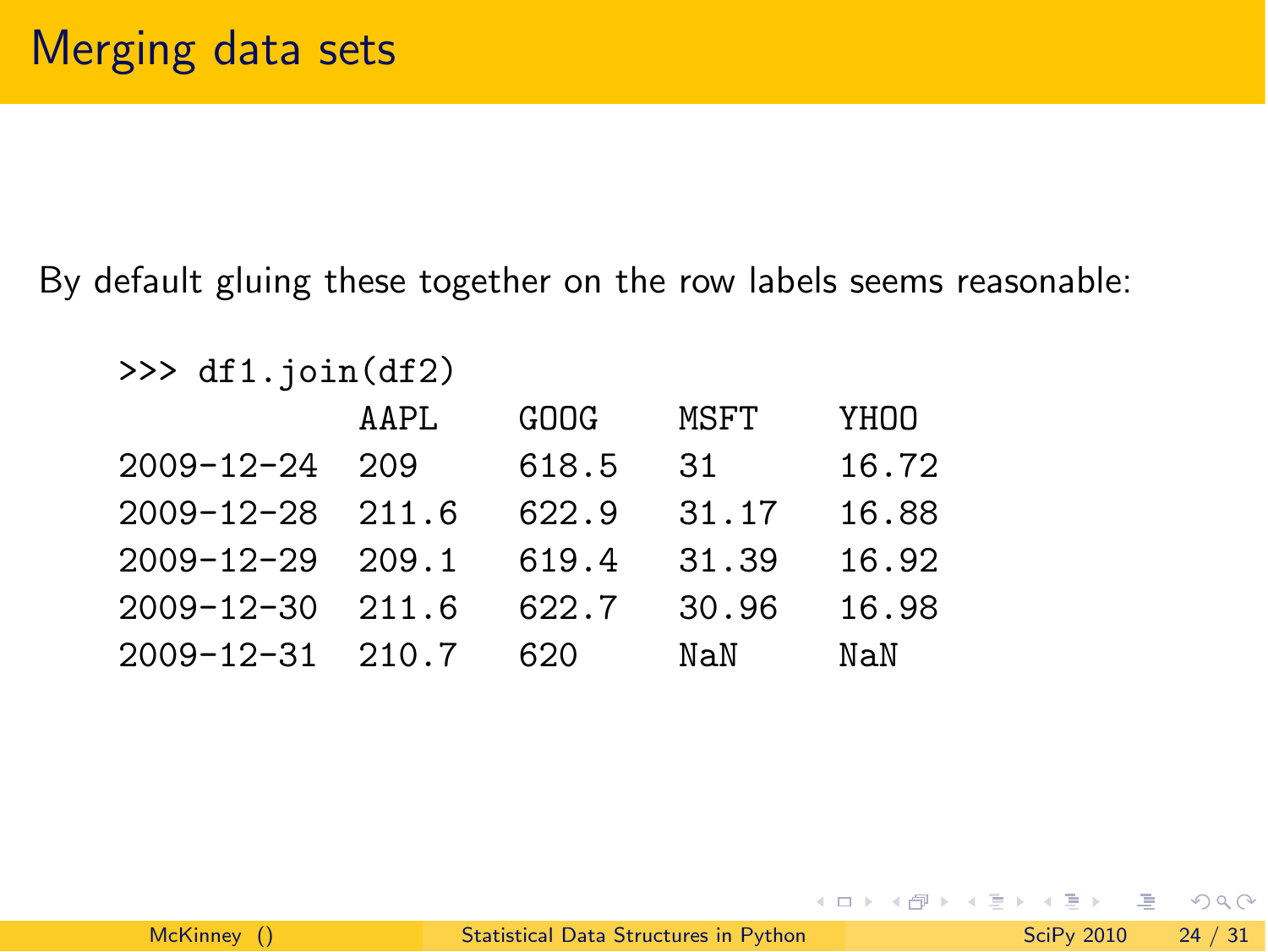Returning to our first example, one might also wish to join on some other key:

|               | >>> df.join(cats, on='item') |               |      |       |
|---------------|------------------------------|---------------|------|-------|
|               | date                         | industry item |      | value |
| 0             | $2009 - 12 - 28$             | TECH          | GOOG | 622.9 |
| 1             | $2009 - 12 - 29$             | TECH          | GOOG | 619.4 |
| $\mathcal{D}$ | $2009 - 12 - 30$             | TECH          | GOOG | 622.7 |
| 3             | $2009 - 12 - 31$             | TECH          | GOOG | 620   |
| 4             | $2009 - 12 - 28$             | TECH          | AAPL | 211.6 |
| 5             | $2009 - 12 - 29$             | TECH          | AAPL | 209.1 |
| 6             | $2009 - 12 - 30$             | TECH          | AAPL | 211.6 |
| 7             | $2009 - 12 - 31$             | TECH          | AAPL | 210.7 |

 $\equiv$  990

イロト イ部 トイヨト イヨト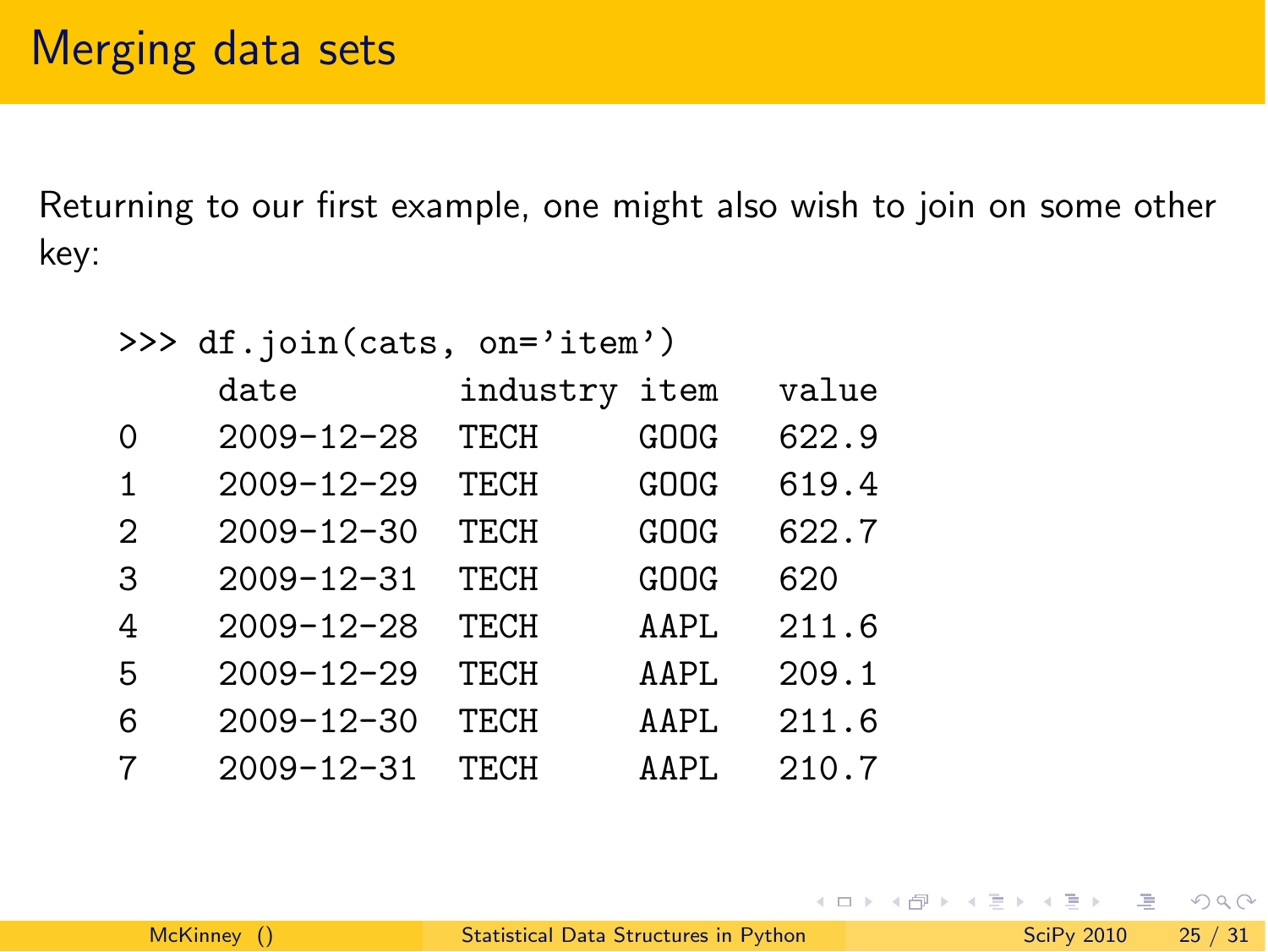# Manipulating panel (3D) data

In finance, econometrics, etc. we frequently encounter *panel data*, i.e. multiple data series for a group of individuals over time:

| >>> | grunfeld |      |       |                                                                                                                                                                                                                                                    |      |
|-----|----------|------|-------|----------------------------------------------------------------------------------------------------------------------------------------------------------------------------------------------------------------------------------------------------|------|
|     | capita   | firm | inv   | value                                                                                                                                                                                                                                              | year |
| 0   | 2.8      | 1    | 317.6 | 3078                                                                                                                                                                                                                                               | 1935 |
| 20  | 53.8     | 2    | 209.9 | 1362                                                                                                                                                                                                                                               | 1935 |
| 40  | 97.8     | 3    | 33.1  | 1171                                                                                                                                                                                                                                               | 1935 |
| 60  | 10.5     | 4    | 40.29 | 417.5                                                                                                                                                                                                                                              | 1935 |
| 80  | 183.2    | 5    | 39.68 | 157.7                                                                                                                                                                                                                                              | 1935 |
| 100 | 6.5      | 6    | 20.36 | 197                                                                                                                                                                                                                                                | 1935 |
| 120 | 100.2    | 7    | 24.43 | 138                                                                                                                                                                                                                                                | 1935 |
| 140 | 1.8      | 8    | 12.93 | 191.5                                                                                                                                                                                                                                              | 1935 |
| 160 | 162      | 9    | 26.63 | 290.6                                                                                                                                                                                                                                              | 1935 |
| 180 | 4.5      | 10   | 2.54  | 70.91                                                                                                                                                                                                                                              | 1935 |
| 1   | 52.6     | 1    | 391.8 | 4662                                                                                                                                                                                                                                               | 1936 |
| .   |          |      |       | $\left\{ \begin{array}{ccc} 1 & 0 & 0 \\ 0 & 1 & 0 \end{array} \right\}$ , $\left\{ \begin{array}{ccc} \frac{1}{2} & 0 & 0 \\ 0 & 0 & 0 \end{array} \right\}$ , $\left\{ \begin{array}{ccc} \frac{1}{2} & 0 & 0 \\ 0 & 0 & 0 \end{array} \right\}$ |      |

 $\Omega$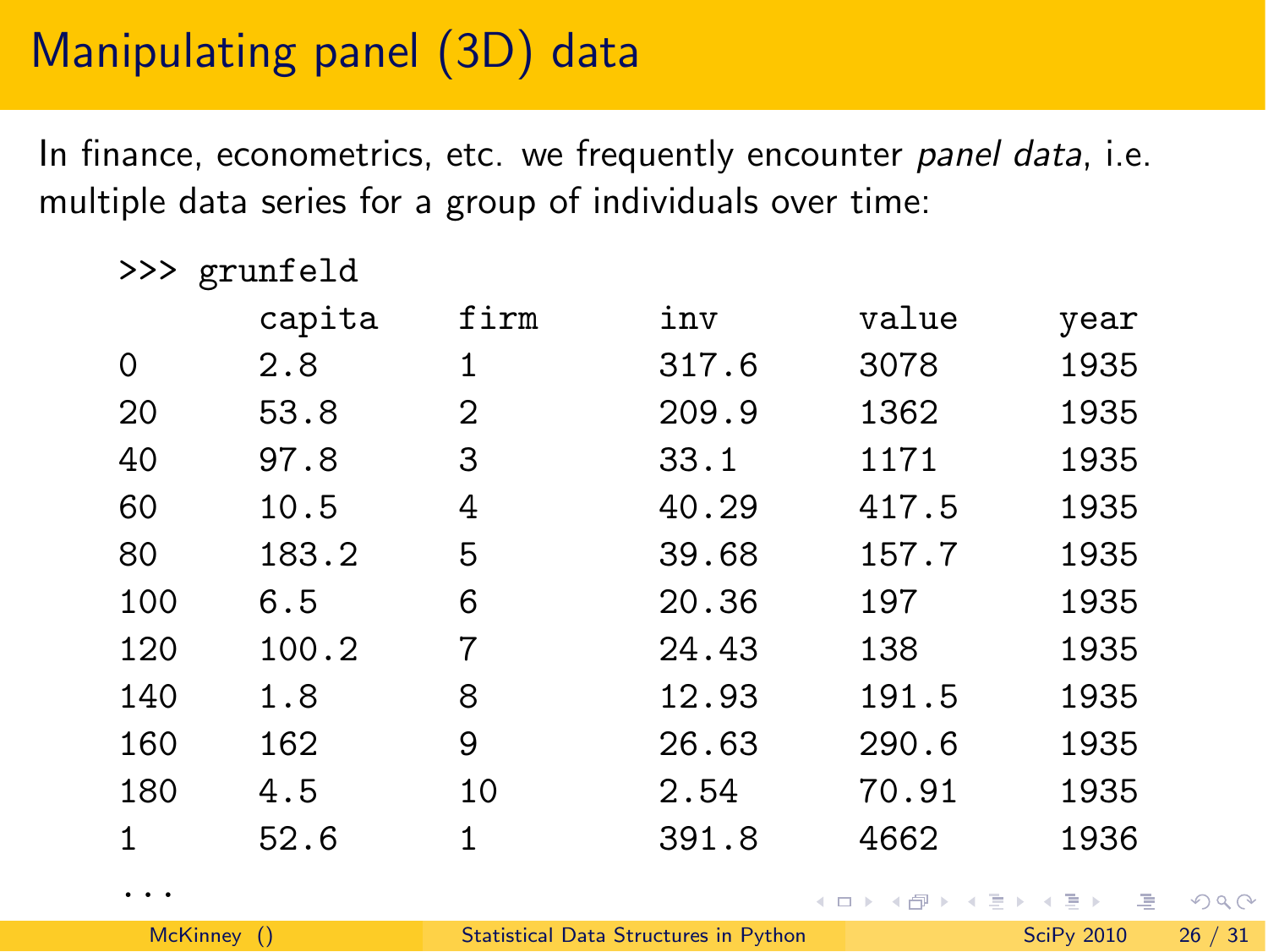What you saw was the "stacked" or tabular format, but the 3D form can be more useful at times:

```
>>> lp = LongPanel.fromRecords(grunfeld, 'year',
                                'firm')
>>> wp = lp.toWide()
>>> wp
<class 'pandas.core.panel.WidePanel'>
Dimensions: 3 (items) x 20 (major) x 10 (minor)
Items: capital to value
Major axis: 1935 to 1954
Minor axis: 1 to 10
```
**KED KARD KED KED E VOOR**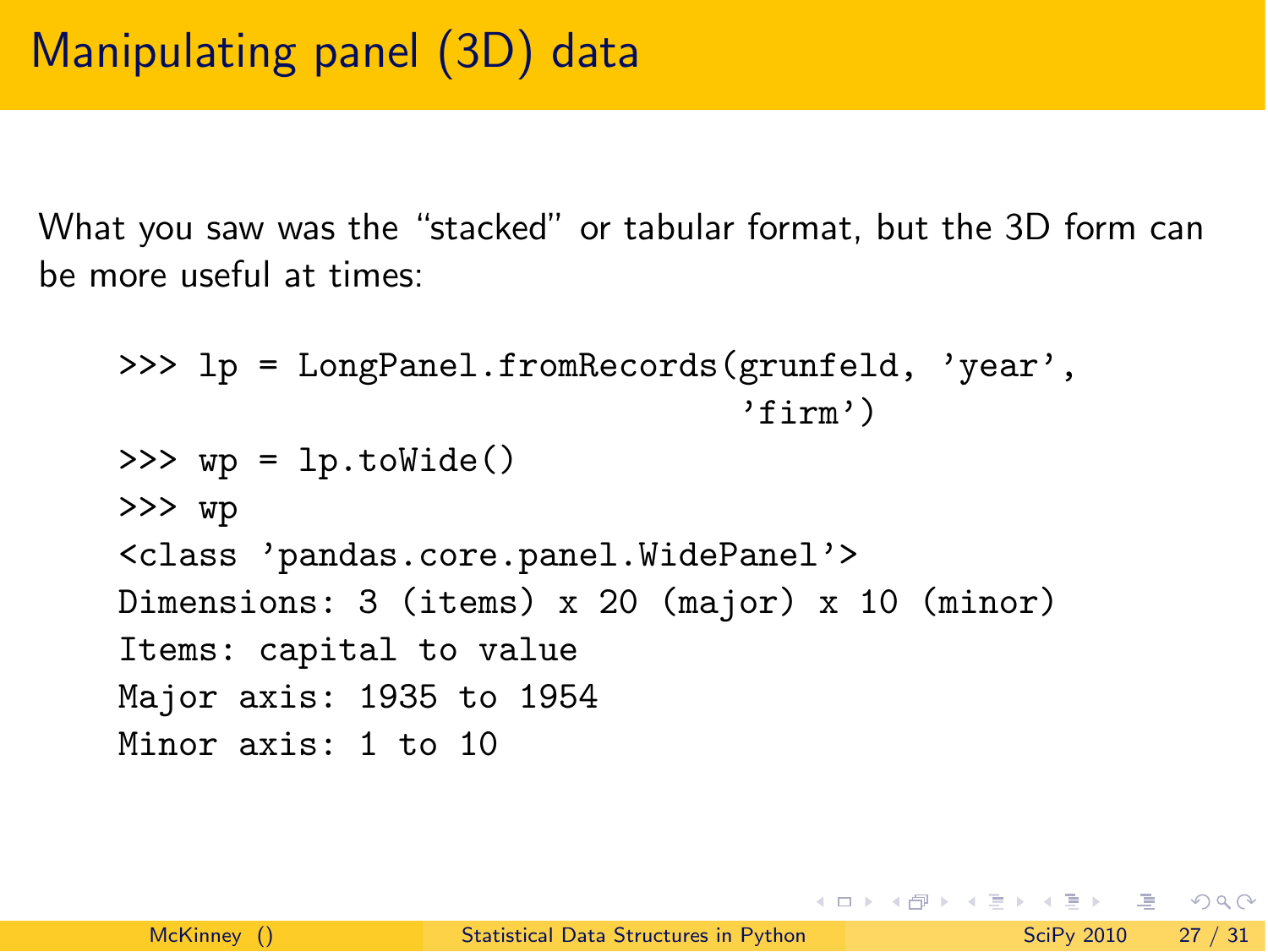### Manipulating panel (3D) data

What you saw was the "stacked" or tabular format, but the 3D form can be more useful at times:

| >>> | wp['capital'].head() |       |       |       |       |
|-----|----------------------|-------|-------|-------|-------|
|     | 1935                 | 1936  | 1937  | 1938  | 1939  |
| 1   | 2.8                  | 265   | 53.8  | 213.8 | 97.8  |
| 2   | 52.6                 | 402.2 | 50.5  | 132.6 | 104.4 |
| 3   | 156.9                | 761.5 | 118.1 | 264.8 | 118   |
| 4   | 209.2                | 922.4 | 260.2 | 306.9 | 156.2 |
| 5   | 203.4                | 1020  | 312.7 | 351.1 | 172.6 |
| 6   | 207.2                | 1099  | 254.2 | 357.8 | 186.6 |
| 7   | 255.2                | 1208  | 261.4 | 342.1 | 220.9 |
| 8   | 303.7                | 1430  | 298.7 | 444.2 | 287.8 |
| 9   | 264.1                | 1777  | 301.8 | 623.6 | 319.9 |
| 10  | 201.6                | 2226  | 279.1 | 669.7 | 321.3 |

KED KARD KED KED E VOOR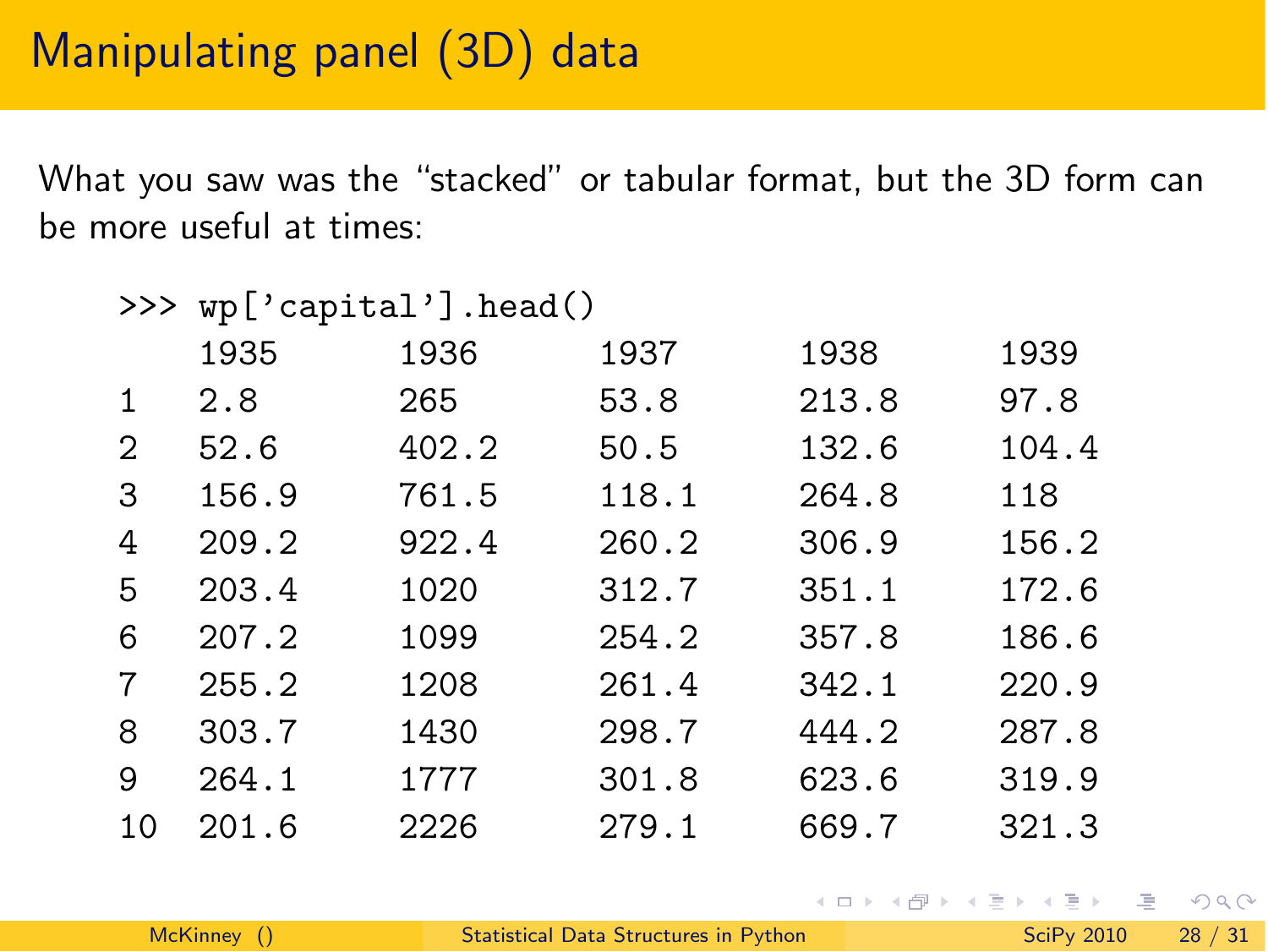# Manipulating panel (3D) data

What you saw was the "stacked" or tabular format, but the 3D form can be more useful at times:

|                           | # mean over time for each firm |       |                                |  |
|---------------------------|--------------------------------|-------|--------------------------------|--|
| >>> wp.mean(axis='major') |                                |       |                                |  |
|                           | capital                        | inv   | value                          |  |
| 1                         | 140.8                          | 98.45 | 923.8                          |  |
| $\overline{2}$            | 153.9                          | 131.5 | 1142                           |  |
| 3                         | 205.4                          | 134.8 | 1140                           |  |
| 4                         | 244.2                          | 115.8 | 872.1                          |  |
| 5                         | 269.9                          | 109.9 | 998.9                          |  |
| 6                         | 281.7                          | 132.2 | 1056                           |  |
| 7                         | 301.7                          | 169.7 | 1148                           |  |
| 8                         | 344.8                          | 173.3 | 1068                           |  |
| 9                         | 389.2                          | 196.7 | 1236                           |  |
| 10                        | 428.5                          | 197.4 | 1233                           |  |
|                           |                                |       | イロト イ母 トイラト イラト・ラー<br>$\Omega$ |  |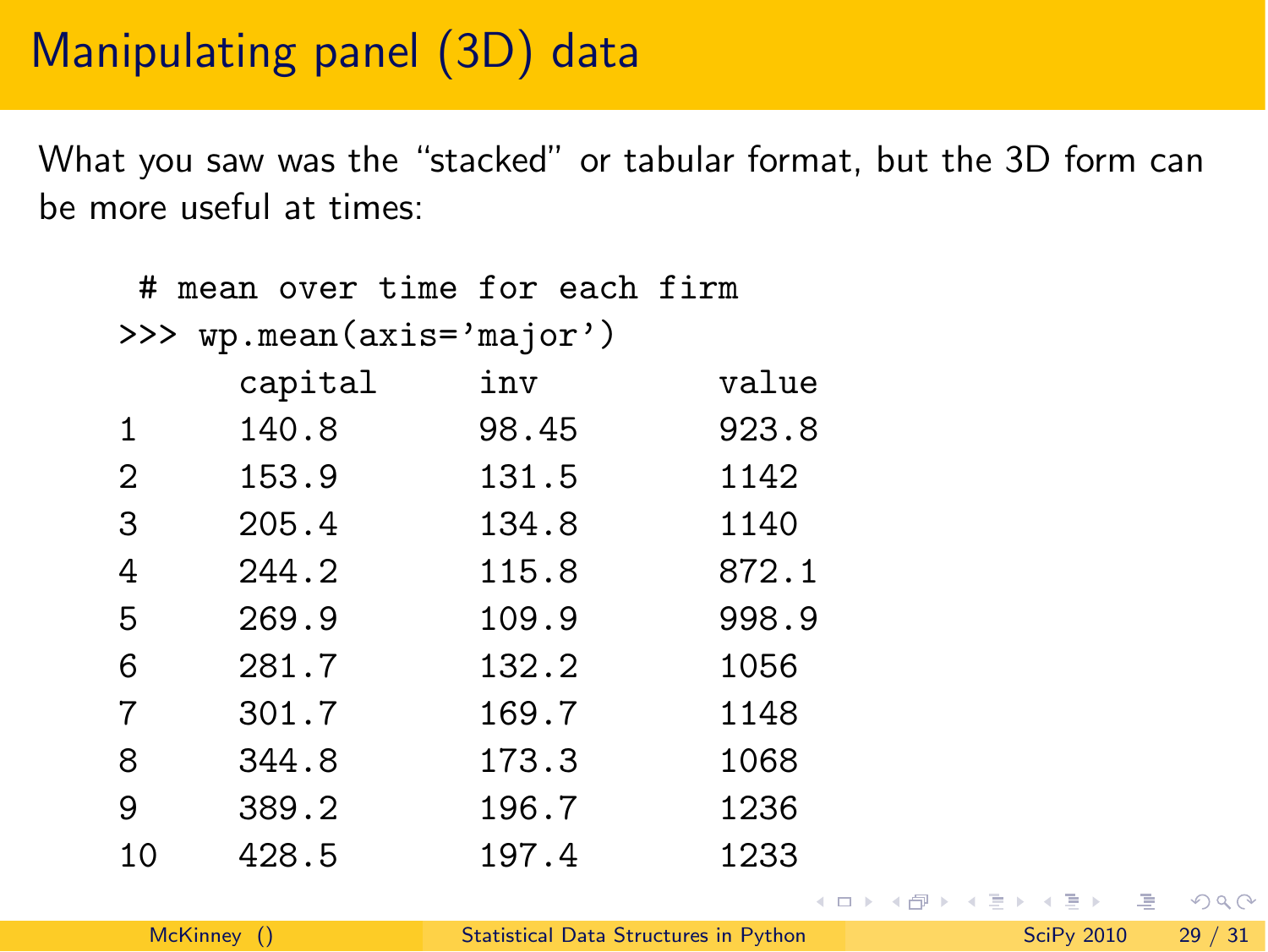- **Common issues** 
	- Model specification (think R formulas)
	- Data cleaning
	- Attaching metadata (labels) to variables
- To the extent possible, should make the user's life easy
- **•** Short demo

4 **D** F

 $\eta$ a